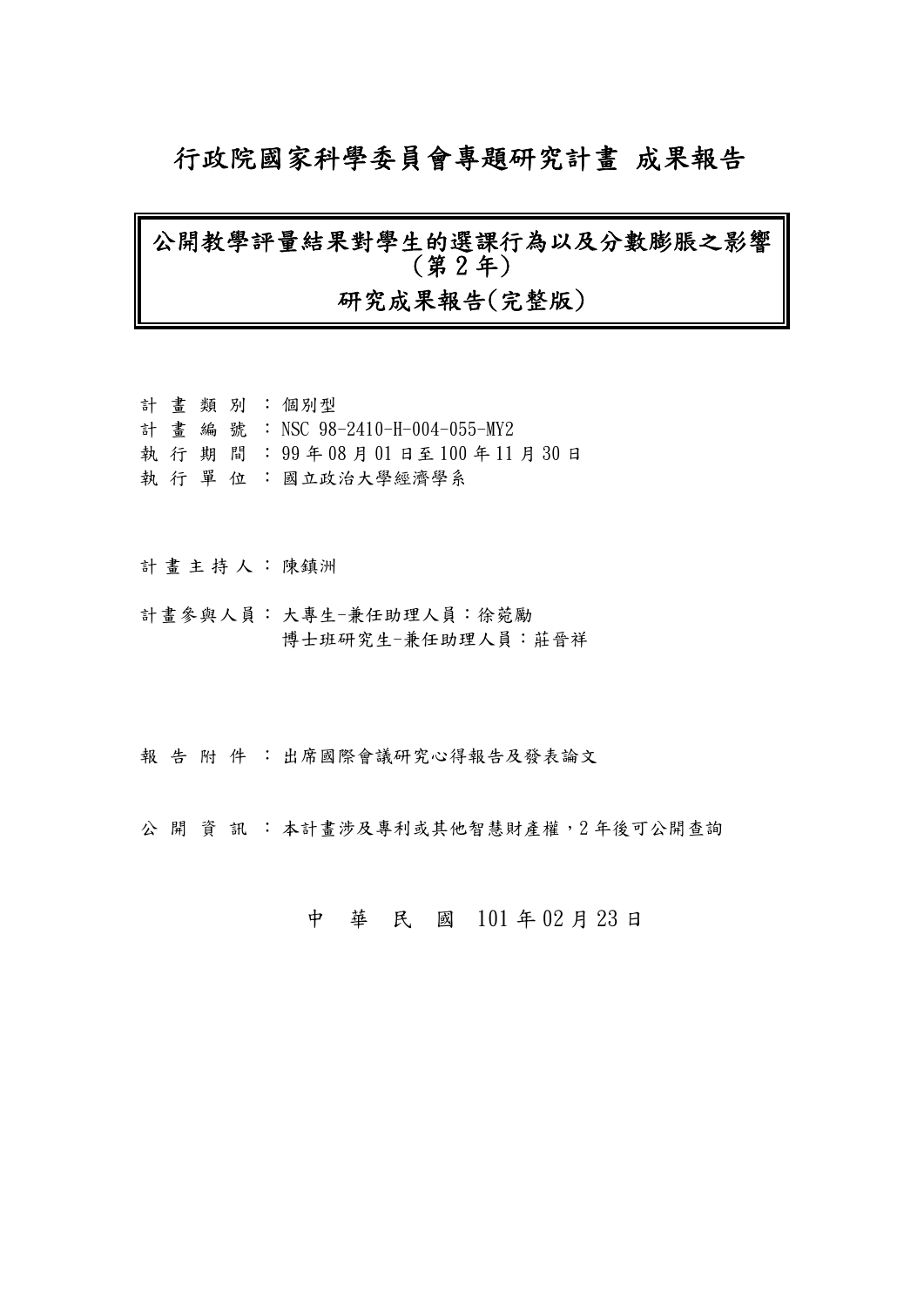- 中 文 摘 要 : 由於學生匿名直接評鑑大學教師的教學成效,其結果存在可 信度的問題,因此,國內外各大學多未將其教學評鑑結果公 開。如此一來,就此資訊公開對教師以及學生的可能影響, 並無法進行觀察與分析。國立政治大學於九十六學年度下學 期,決定將學生所填答的教師教學評量結果,於九十七年度 的上學期選課期間,公布於該校選課系統中,以提供學生額 外的選課資訊。同時,也希望透過這項改變,能給老師們一 種無形的壓力,以提升其教學品質。此一改變本身提供了一 個難得的機會,能夠讓我們從中檢視公開學生對老師的教學 評鑑結果,對教師授課的方式、以及學生的選課行為的影 響。根據初步的資料分析與統計結果,我們發現教學評量結 果的公布,有助於學生獲得更多的資訊,同時教學評量較好 的課程,學生人數增加較多。此外,教學評量結果的公布, 似乎並未造成平均分數的上揚,或是平均不及格人數的百分 比的下降。各級學校似可考慮使用類似的方式,公開教師的 教學評量分數。
- 中文關鍵詞: 教學評量、選課、分數膨脹
- 英 文 摘 要 : In the research area of teaching evaluation, many researchers have concerned about the reliability and consistency of evaluation results. In most cases, teaching evaluation results are not public information but only available to the instructors who teach the courses. Due to restricted access to teaching evaluation results, students cannot use such information to make better decisions when selecting courses. In addition, teachers might not feel the pressure to improve their teaching even though they receive poor evaluation since the information is not made public. Since the fall of 2008, National Chengchi University

has made a dramatic policy change on teaching evaluation. The university has made previous teaching evaluation results available to all students during the course enrollment period. When students select courses through the online system, they automatically observe previous evaluation results for all the undergraduate courses.

This study will investigate whether making teaching evaluation results public has any impact on students' course selection behavior. In addition, I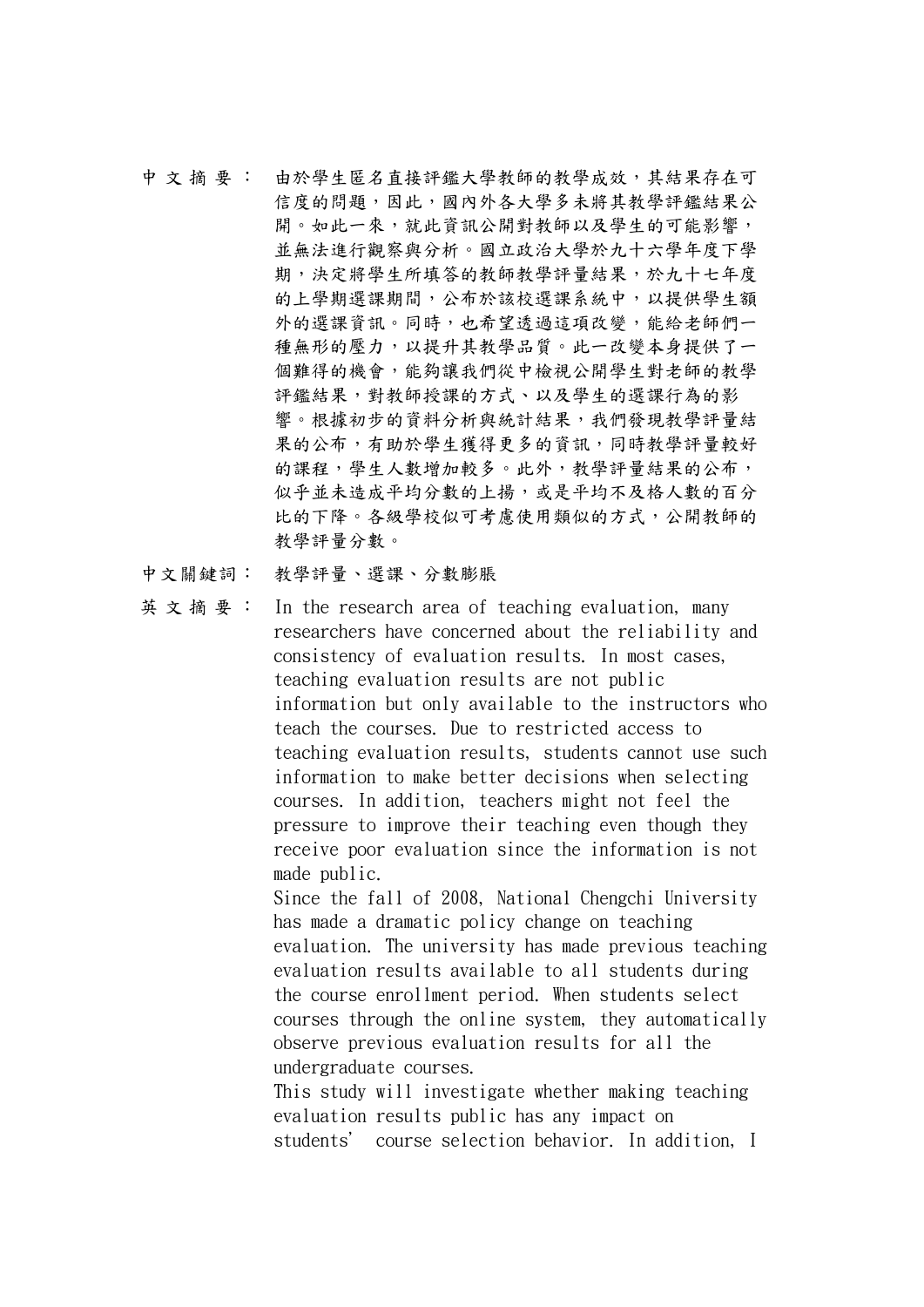plan to study whether this policy change will lead instructors to change their grading policy. The empirical results show that students did choose the courses with better teaching evaluation scores. We also found that the average course grade did increase from the ordinary least squares model. However, the effect disappeared in the fixed effects model.

英文關鍵詞: teaching evaluation, course selection, grade inflation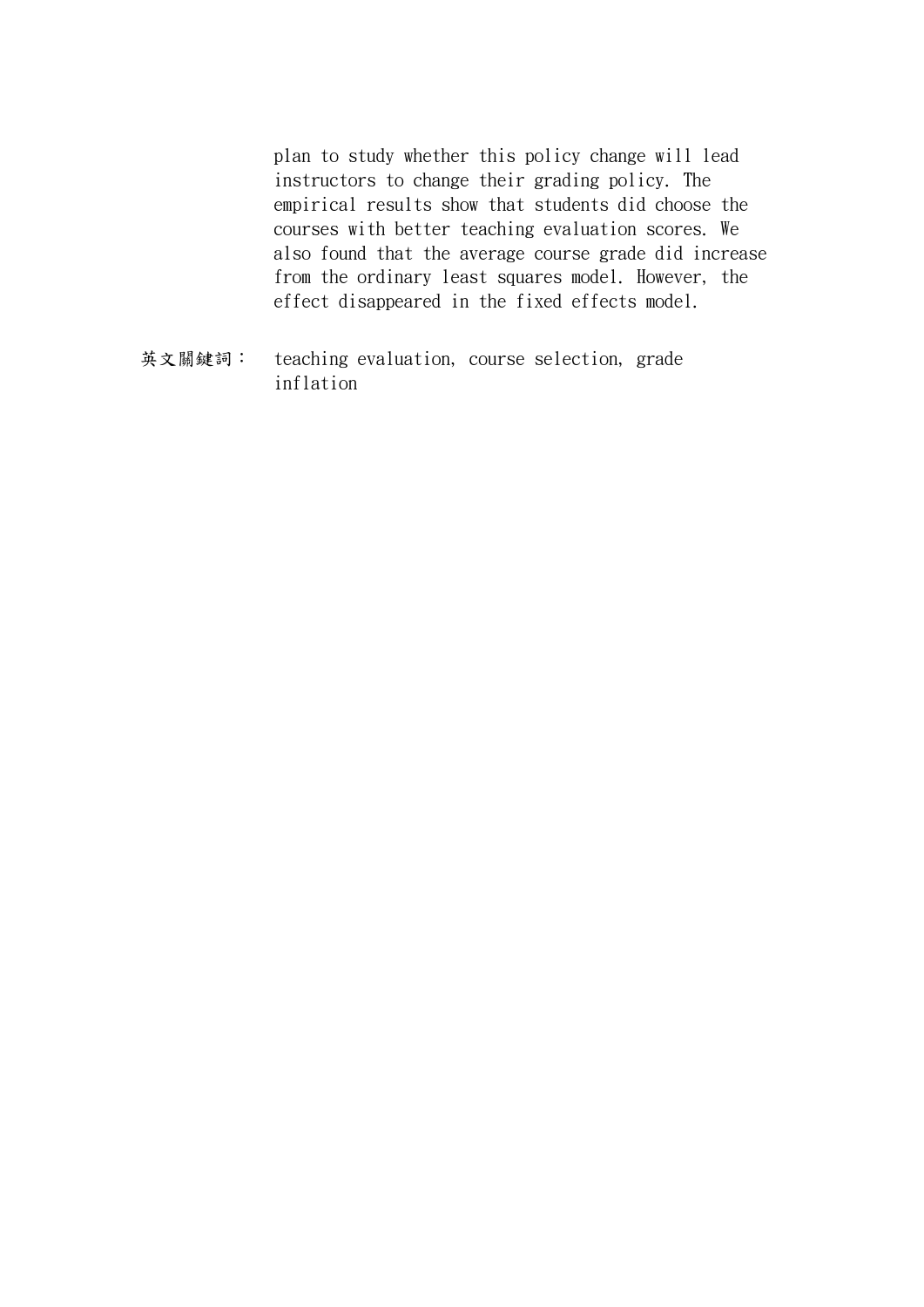## 行政院國家科學委員會補助專題研究計畫 ■成果報告 □期中進度報告

公開教學評量結果對學生的選課行為以及分數膨脹之影響

計畫類別:■個別型計畫 □整合型計畫 計書編號: NSC  $98-2410-H-004-055-MY2$ 執行期間: 98 年 8月1日至 101 年 11 月 31 日

執行機構及系所:國立政治大學經濟學系

計畫主持人:陳鎮洲

共同主持人:

計畫參與人員: 莊晉祥、徐菀勵

成果報告類型(依經費核定清單規定繳交):□精簡報告 ■完整報告

本計畫除繳交成果報告外,另須繳交以下出國心得報告:

□赴國外出差或研習心得報告

- □赴大陸地區出差或研習心得報告
- ■出席國際學術會議心得報告
- □國際合作研究計畫國外研究報告
- 處理方式:除列管計書及下列情形者外,得立即公開查詢 □涉及專利或其他智慧財產權,□一年■二年後可公開查詢

中 華 民 國 101 年 2 月 29 日

1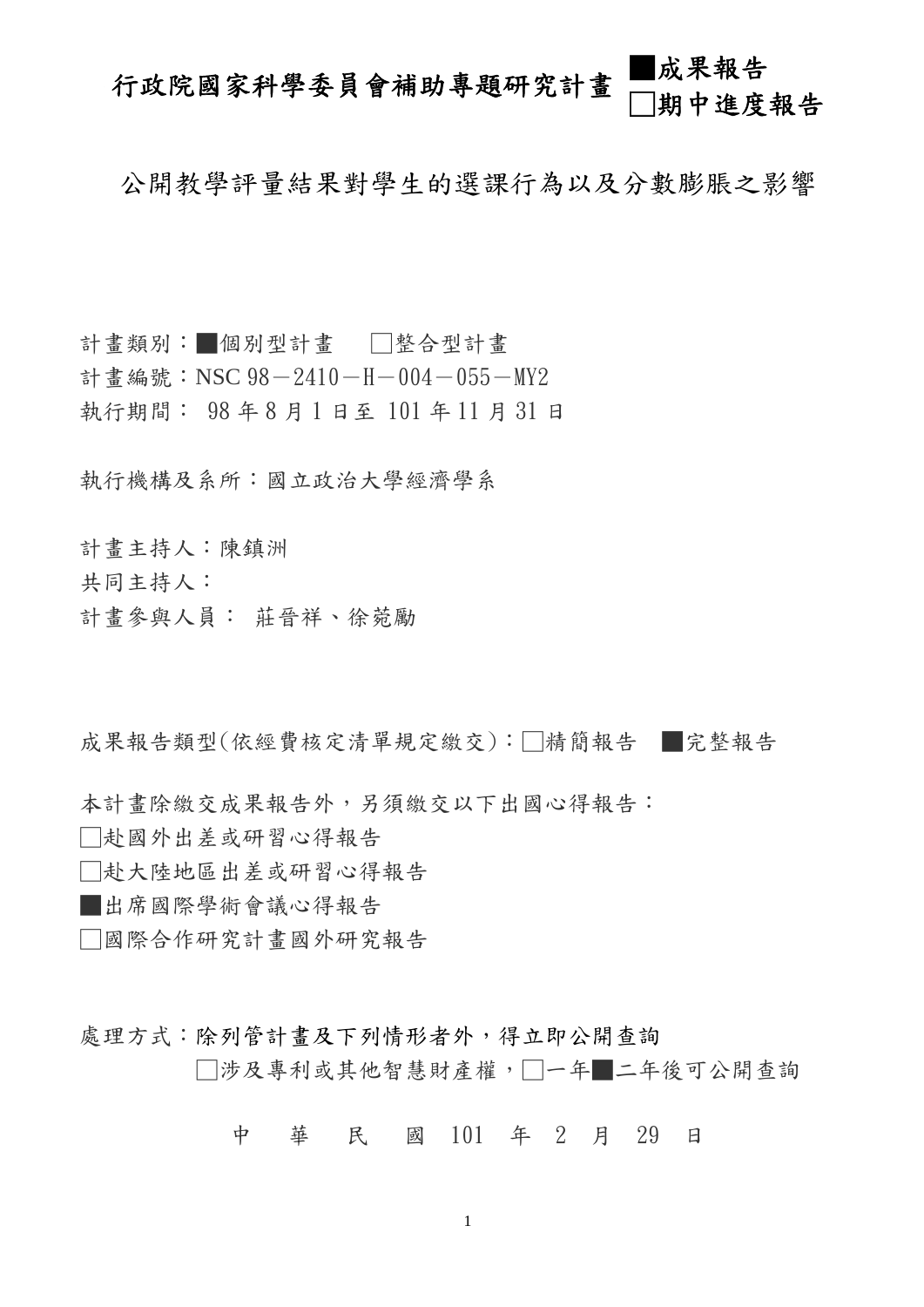| 1. 中文摘要及關鍵詞    | 3  |
|----------------|----|
| 2. 英文摘要及關鍵詞    | 4  |
| 3. 報告內容        | 5  |
| 4. 参考文獻        | 16 |
| 5. 計畫成果自評      | 18 |
| 6. 出席國際學術會心得報告 | 19 |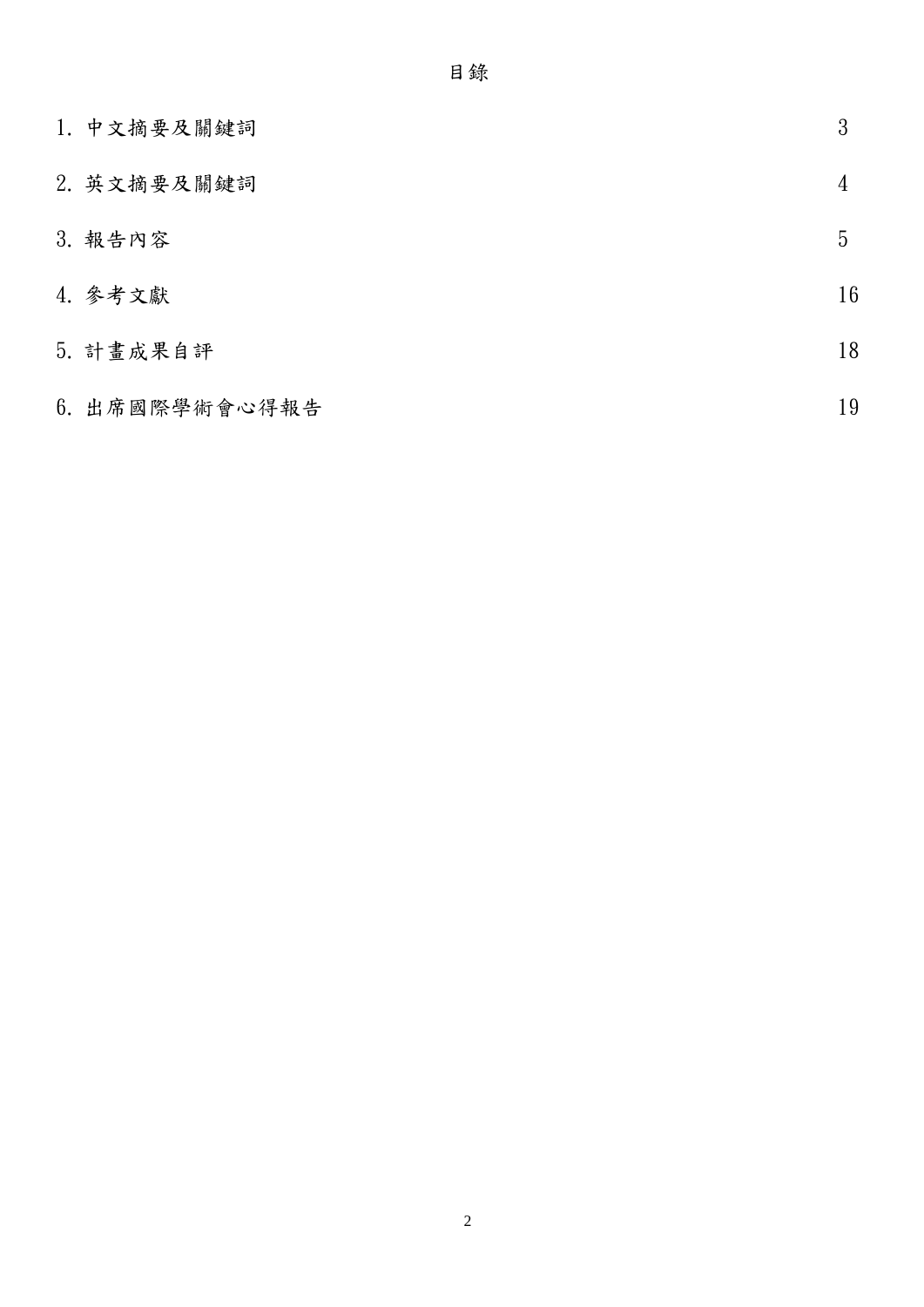由於學生匿名直接評鑑大學教師的教學成效,其結果存在可信度的問題,因此,國內外各大學多 未將其教學評鑑結果公開。如此一來,就此資訊公開對教師以及學生的可能影響,並無法進行觀察與 分析。國立政治大學於九十六學年度下學期,決定將學生所填答的教師教學評量結果,於九十七年度 的上學期選課期間,公布於該校選課系統中,以提供學生額外的選課資訊。同時,也希望透過這項改 變,能給老師們一種無形的壓力,以提升其教學品質。此一改變本身提供了一個難得的機會,能夠讓 我們從中檢視公開學生對老師的教學評鑑結果,對教師授課的方式、以及學生的選課行為的影響。根 據初步的資料分析與統計結果,我們發現教學評量結果的公布,有助於學生獲得更多的資訊,同時教 學評量較好的課程,學生人數增加較多。此外,教學評量結果的公布,似乎並未造成平均分數的上揚, 或是平均不及格人數的百分比的下降。各級學校似可考慮使用類似的方式,公開教師的教學評量分數。

關鍵詞:教學評量、選課、分數膨脹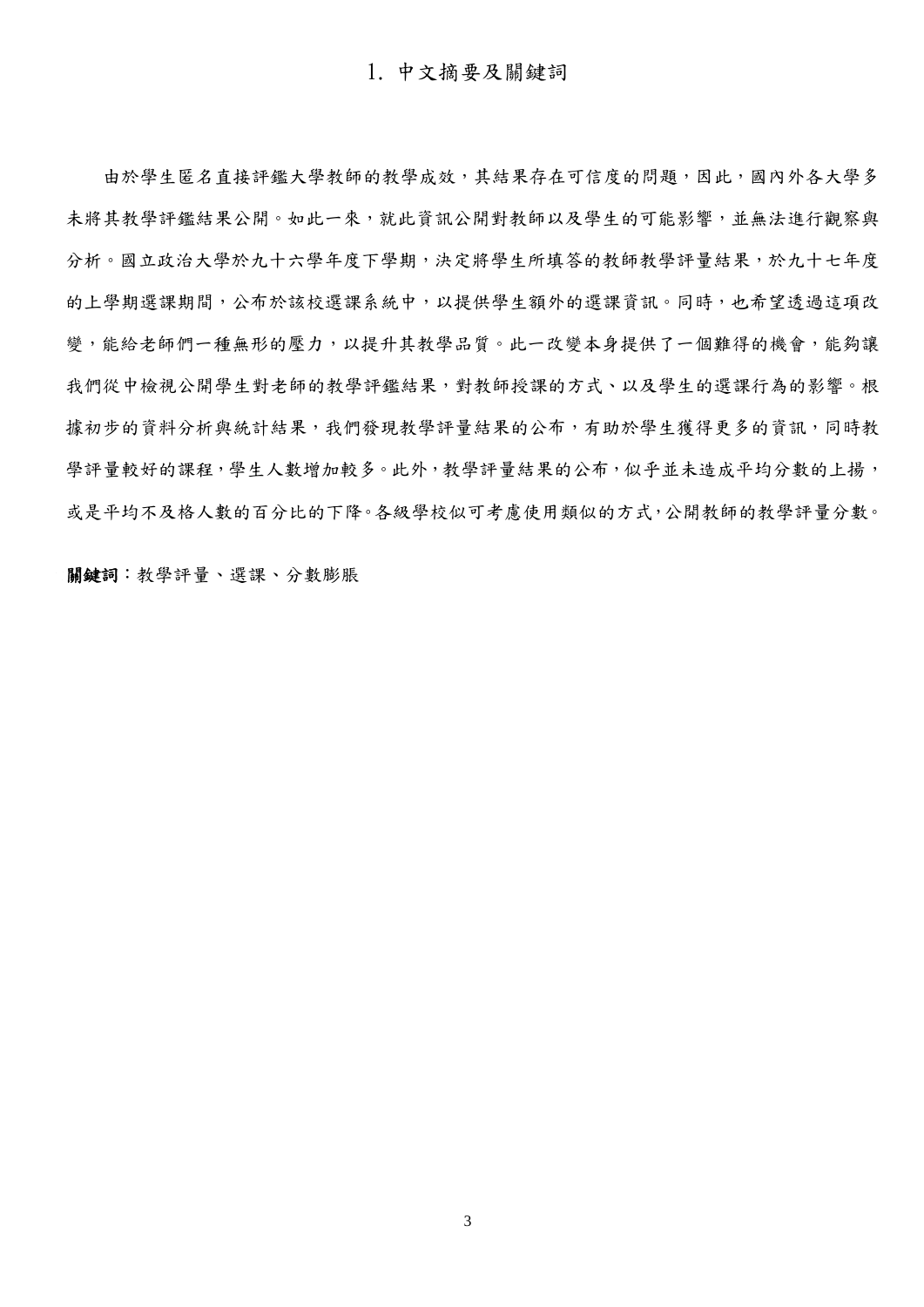In the research area of teaching evaluation, many researchers have concerned about the reliability and consistency of evaluation results. In most cases, teaching evaluation results are not public information but only available to the instructors who teach the courses. Due to restricted access to teaching evaluation results, students cannot use such information to make better decisions when selecting courses. In addition, teachers might not feel the pressure to improve their teaching even though they receive poor evaluation since the information is not made public.

Since the fall of 2008, National Chengchi University has made a dramatic policy change on teaching evaluation. The university has made previous teaching evaluation results available to all students during the course enrollment period. When students select courses through the online system, they automatically observe previous evaluation results for all the undergraduate courses.

This study will investigate whether making teaching evaluation results public has any impact on students' course selection behavior. In addition, I plan to study whether this policy change will lead instructors to change their grading policy. The empirical results show that students did choose the courses with better teaching evaluation scores. We also found that the average course grade did increase from the ordinary least squares model. However, the effect disappeared in the fixed effects model.

**Keywords**: teaching evaluation, course selection, grade inflation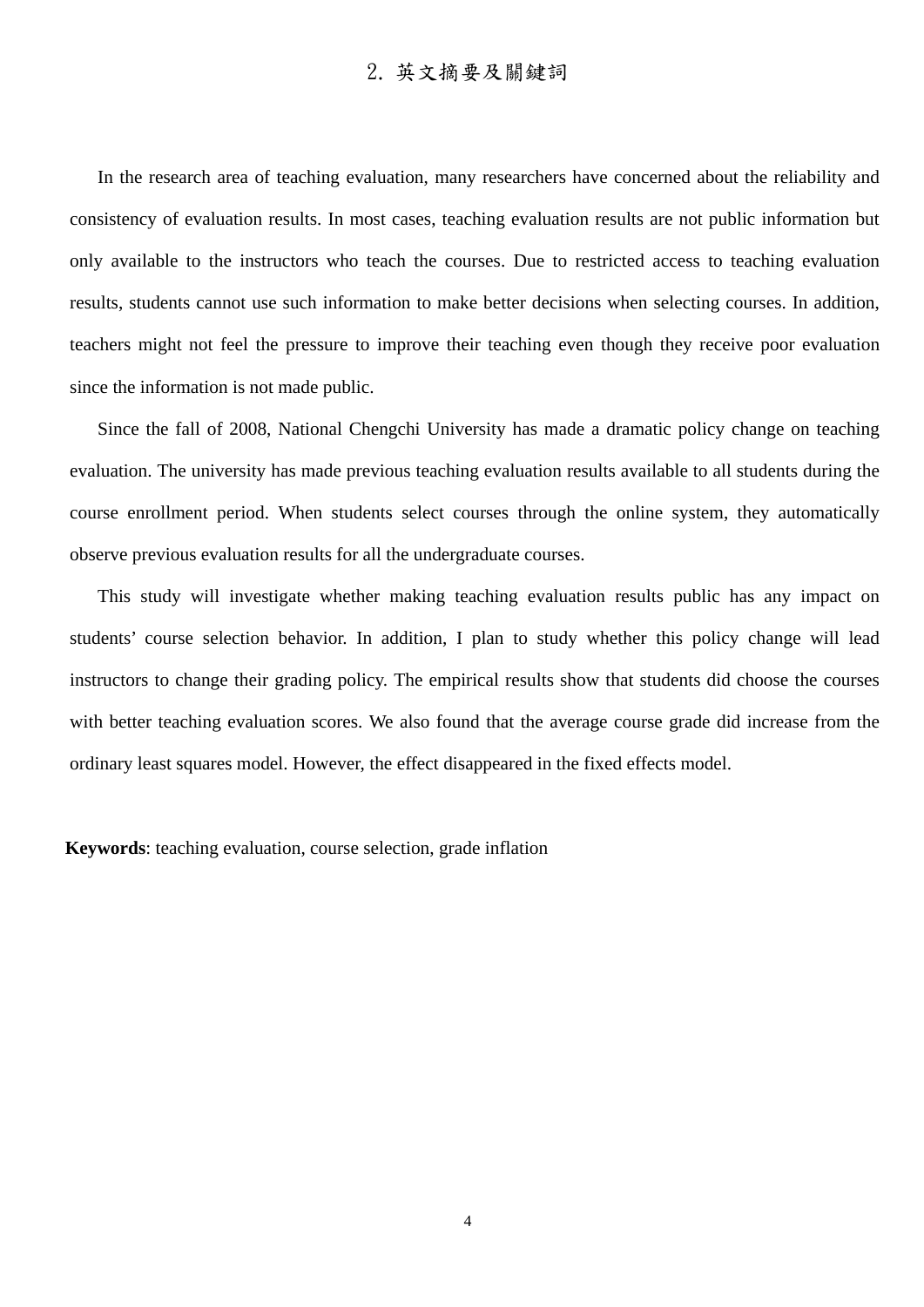### (一)前言

隨著大學教育近十餘年來在數量的持續擴張之下,有關大學教學品質的精進,也 日益受到政府、學者專家、以及社會大眾的重視。就大學整體而言,目前主要由教育 部透過相關的教育評鑑組織,來從事高等教育的評鑑工作。就大學內部考核而言,各 大學亦透過相關的內部評鑑機制,來檢視其教職員工在相關的教學、研究與服務層面 上的表現。其中有關學生匿名直接評鑑教師教學成效的教學評鑑,更是受到許多大學 的重視,也有相當多國內外的學者,在理論上以及實證資料上從事相關的研究。而其 結果大多認為學生評鑑教學制度的存在,會增進教師的教學品質。目前,已有相當多 的國內外大學利用此教學評鑑結果,作為學校評量教師在教學上的成效表現,也有許 多的國內外大學已經將學生評鑑教學的結果,當作學校教師的教學獎勵或是要求教師 改進教學的依據。

不過,由於學生評鑑教師的教學成效在實際執行上存在許多的問題,例如:評鑑 執行的方式、評鑑問卷的設計、教師可能會透過某些不恰當的方式來影響學生評鑑的 結果、以及學生回答問卷的態度等等,皆令人擔心此教學評鑑結果的可信度。就教師 可能會透過某些不恰當的方式而言,教師透過較高的學期成績,採行較寬鬆的給分原 則,或是將教材難度降低等的方式,來影響學生評鑑教師的結果,會導致大家降低對 教學評鑑結果的信賴度。也因此大部分的大學在使用教學評鑑的結果時,皆十分謹慎 小心。

舉例而言,許多學校在評鑑其教師的教學表現時,除了考量學生所做的教學評鑑 結果之外,亦會參考教師本人所提供相關的教學資料,以及教師同儕的意見,來做整 體的考量。同時,學生提供的教學評鑑結果,多僅提供教師個人,以及其直屬行政主 管參考,並不會對外公開。也因為此教學評鑑的結果並不是公開的資訊,所以較無法 提供學生作為其修課與否的參考,或是成為老師們之間無形的競爭壓力,實屬可惜。

國立政治大學於九十六學年度下學期,決定將學生們所填答的教師教學評量結 果,於九十七年度的上學期選課期間,公布於該校選課系統中,以提供學生們多一個

5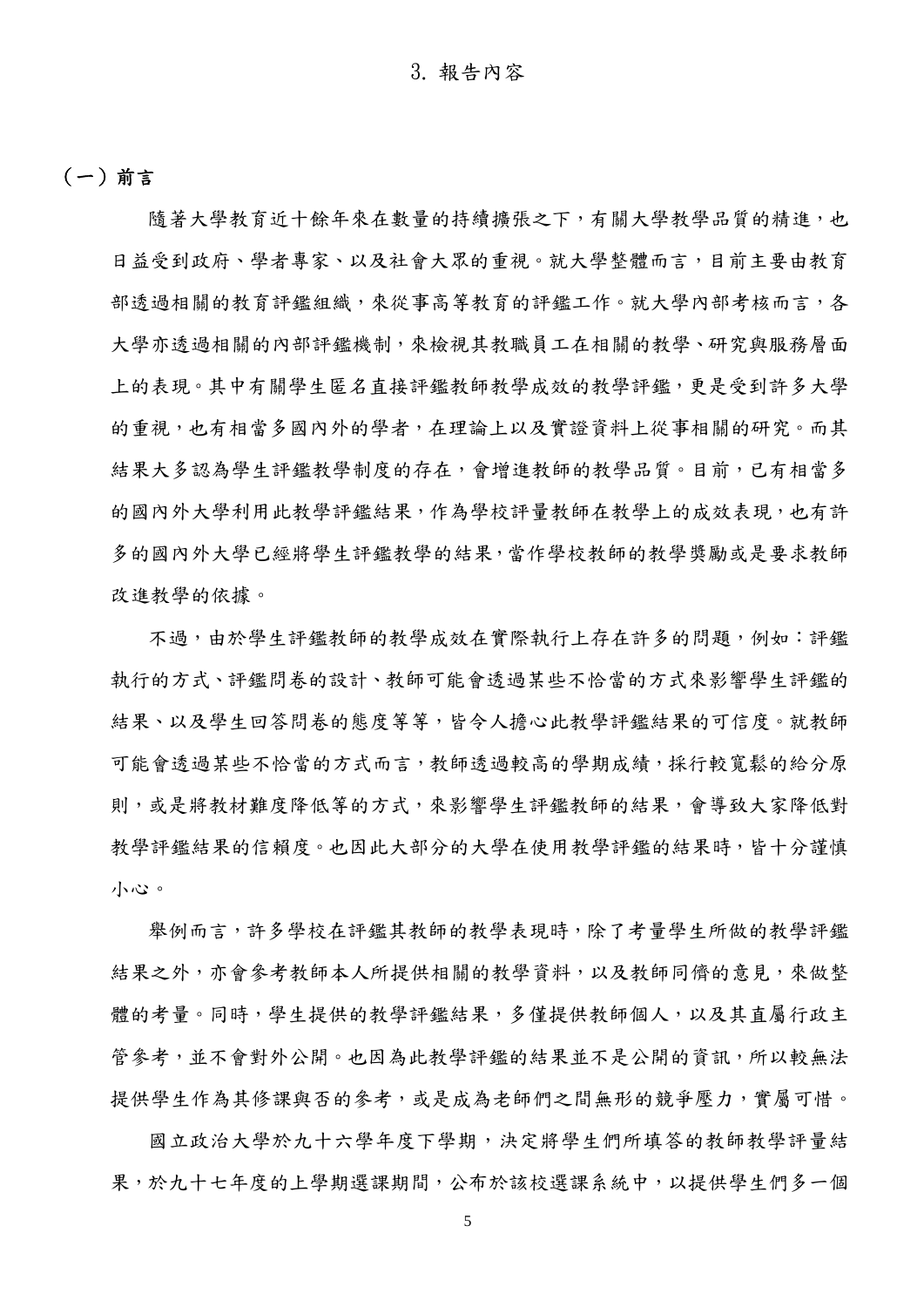選課的資訊。同時,也希望透過這項改變,能給老師們一種無形的壓力,以提升其教 學品質。國立政治大學並計畫在未來的每一學期的選課期間,皆會公布其教師的教學 評量結果,提供學生參考。此一改變本身提供了一個難得的機會,能夠讓我們從中檢 視公開學生對老師的教學評鑑結果,對教師授課的方式、以及學生的選課行為的影響。

#### (二)研究目的

本計畫主要的主要目的在於

- 1.建立適當的理論模型假說,來分析與預測此教學評量資訊公開,對教師以及學 生間的互動以及影響。
- 2. 收集相關資料從事嚴謹的統計分析,以探討此教學評量資訊公開,對教師以及 學生間的互動以及影響,並驗證相關理論模型的假說與預測結果。
- 3.根據相關的理論模型分析以及實證的估計結果,提供未來其他國內外學校規劃 相關政策之參考。

#### (三)文獻探討

以下從教學評鑑(teaching evaluation)以及分數膨脹(grade inflation)兩個層面 來探討、分析、與評述國內外既有的相關文獻,以及在本議題上已獲得的成果以及其 限制性。

#### 1. 教學評鑑

在教育學以及教育心理學的相關文獻中,有許多的學者關注教學評鑑的相關議 題。其中,最早且有系統的分析學生對教師的教學評鑑,應是 Herman 和 Remmers 在 1920 年代所發展的『普渡大學教學與教師評鑑量表』(Purdue Rating Scale for Instructors and Instruction)。同時,在教育學以及教育心理學的相關領域中,存在著大 量有關教學評鑑的研究與文獻。這些相關研究的主要發現為:透過適當的問卷設計, 學生評鑑教師的教學評鑑的結果,有其可信度 (Marsh, 1984); 有相當多的因素會影 響學生評鑑教師的教學評鑑的結果,例如班級人數大小(Mateo 和 Fernandez,1996)、 性別差異 (Aleamoni 和 Hexner, 1980)、上課時間 (Feldman, 1978)、必修或是選修 課(Divoky 和 Rathermel,1988)、以及學生的成績或是預期的成績(Sailor 等,1997)。 相關的文獻可以參考 Costin 等 (1971), Aleamoni 和 Hexner (1980), 以及 Aleamoni (1999)等文章,其對教學評鑑的議題,有非常詳盡的整理與分析。就國內的相關研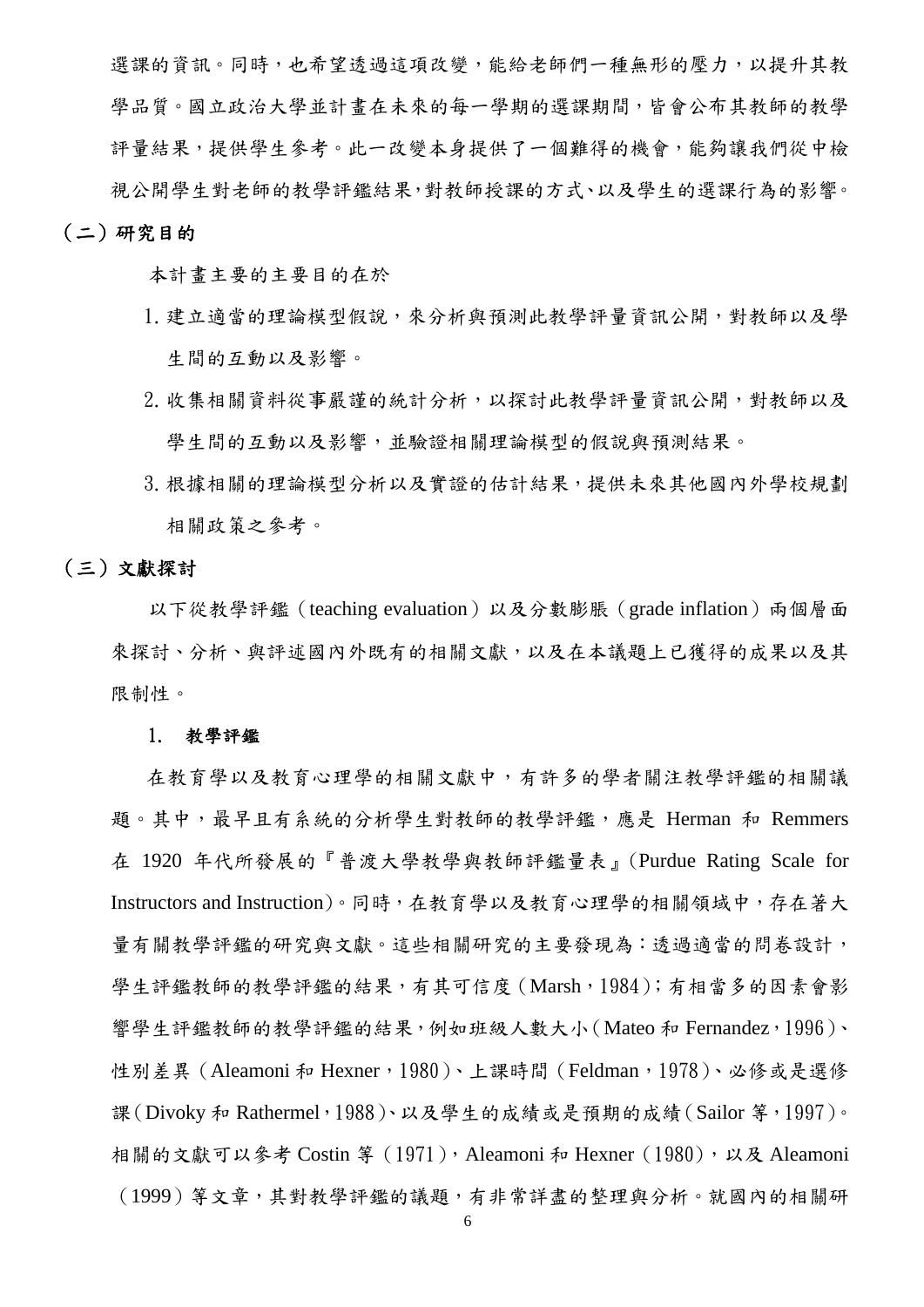究而言,可以參考張德勝(2005)的整理與分析。

至於在經濟學的相關學術期刊上,也有相當多的文章關心此一議題。經濟學者與 教育學者在此議題上的主要的差異為:經濟學者較常使用假設的行為模式,來分析學 生與教師的互動,同時比較關心樣本選擇性偏誤以及內生的問題。例如,Becker and Power (2001) 討論了存在於相關研究中的樣本選擇問題,像是在班級人數較少的課 程,其原因可能是因為這類課程在學生心中的評價不高,導致選課人數較少。所以 Becker and Power(2001)建議使用初選人數來衡量班級規模,可能較為適當。因為 班級規模衡量若用加退選後或是用開始登記與加退選後的平均值,則較可能產生內生 性的問題。

教師的給分寬鬆對教學評鑑結果的影響,亦可能存在內生性的問題。例如, McPherson(2006)採用較以往研究更大規模的時間範圍資料,透過利用北德州大學 (University Of North Texas) 607 個經濟學課程,橫跨 17 個學期的長期追蹤資料庫, 同時使用了課程、教師、以及學期的固定效果,來適當控制未能觀察到的樣本間之異 質性,並解決部分樣本選擇性偏誤的問題。同時,作者亦針對學生的預期成績是否具 內生性作了統計上的檢定。

一般認為教學評鑑的評分會受到學生預期成績的影響,而且教師可藉由給高分而 『買到』較高的評鑑成績。Isely 和 Singh(2005)是採取透過控制可以具體觀察的班 級特性,以及控制教師和課程的固定效果模型,來處理與估計預期成績與評鑑成績的 關係。Isely 和 Singh (2005)的實證結果指出如果某一門課程的教師有幾個班級,這 些班級的學生預期較高成績,而教師從這些班級上也會得到較好的平均教學評鑑成 績。McPherson (2006)以及 Nowell (2007)的研究結果,亦指出教師的確可藉由給 學生較高的分數,來『買』較高的教學評鑑分數。

Krautmann 和 Sander(1999)亦指出在高等教育中,了解實際成績與學生評鑑 之間的關係是一重要的課題。如果教學評鑑成績可以藉由給高分而增加,對教學評鑑 而言,就是有瑕疵的評鑑。更進一步而言,在高等教育中,如果教師具有增加他們評 鑑的誘因,這過程也許可以促使成績膨脹。同樣地,成績的膨脹將會降低成績單在勞 動市場上篩選工作者的訊息角色。在本文中,作者研究在預期成績可能是內生的情況 之下,來估計學生評鑑教師教學成效的決定因素。作者發現預期成績確實會影響教師

7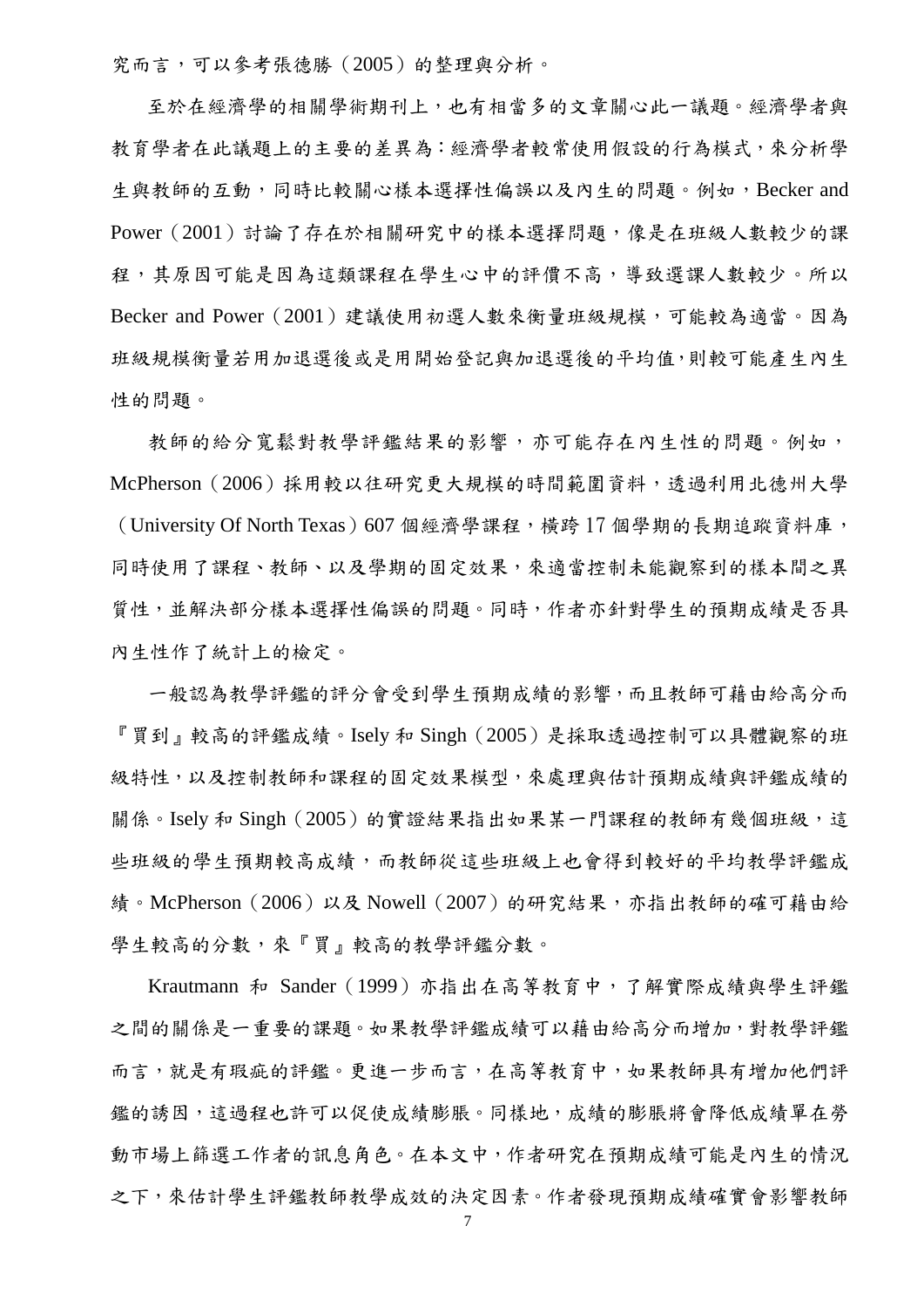的評鑑成績,這項結果與教師可以藉由較寬鬆的成績『買到』較高評鑑成績的假說相 一致。

#### 2. 分數膨脹

大學學生的在校課業成績表現,可以當作評量學生的學習成效,亦對其潛在的雇 主、獎助學金審核委員會、以及研究所入學的委員會提供了一項有用的資訊。例如 Yang 和 Yip(2003)針對分數膨脹提出了一個嚴謹的理論模型,作者假設在勞動市 場中,廠商必須依據求職者大學的成績表現,來做聘任與否的決策,而教師可以考慮 使用膨脹分數的方法一例如給表現不好的學生好成績,來幫助學生找到好的工作。如 此一來,由於在校成績的鑑別度下降,使得教師的行為亦會間接地影響到課業表現在 中上的學生。

Chan 等(2007)建構了一個成績膨脹和資訊揭露的模型,在模型的均衡解時, 作者指出當雇主沒辦法分辨學校是否真有許多優秀的學生,或是只是給予學生較「甜」 的分數時,學校就有動機去『膨脹』資質中等的學生的分數。Goldman(1985)、Sabot 和 Wakeman-Linn(1991)亦提出類似的看法。

最後,Bar 等 (2008) 考慮課程成績公佈與否,來檢視公布成績資訊對於課程選 擇和分數膨脹的影響。在其模型中,作者將學生的偏好、能力和預期分數設定為學生 選課的依據,其模型的均衡結果產生了三個主要預測結果:(1)當成績資訊被公佈後, 學生會被給分寬鬆的課程吸引;(2)程度較好的學生與同儕相較,較不會被給分寬鬆 的課程吸引;(3)學生的行為改變,會促成分數膨脹的效應。作者檢視了 1990-2004 年間大量的資料,其結果亦和其理論模型的預測相符。Bar 等(forthcoming)亦有類 似的發現。

#### (四)研究方法

就理論模型假說而言,本計畫主要是沿襲 Bar 等 (2008)的設定,並作適度的調 整以配合本計畫的研究對象,來研究教學評鑑結果的公佈與否,對於學生課程選擇和 以及分數膨脹的影響。基本上,教學評鑑的結果公開時,會使得教師更直接的面對來 自學生以及同儕的壓力,其結果是提升其授課的努力程度,同時亦可能會將課程的給 分標準降低,以提升其教學評鑑的結果。同時,學生根據公開的教學評鑑結果,會選 修評鑑結果較佳的教師所開設的課程。這些的情形可能會讓我們觀察到分數膨脹的現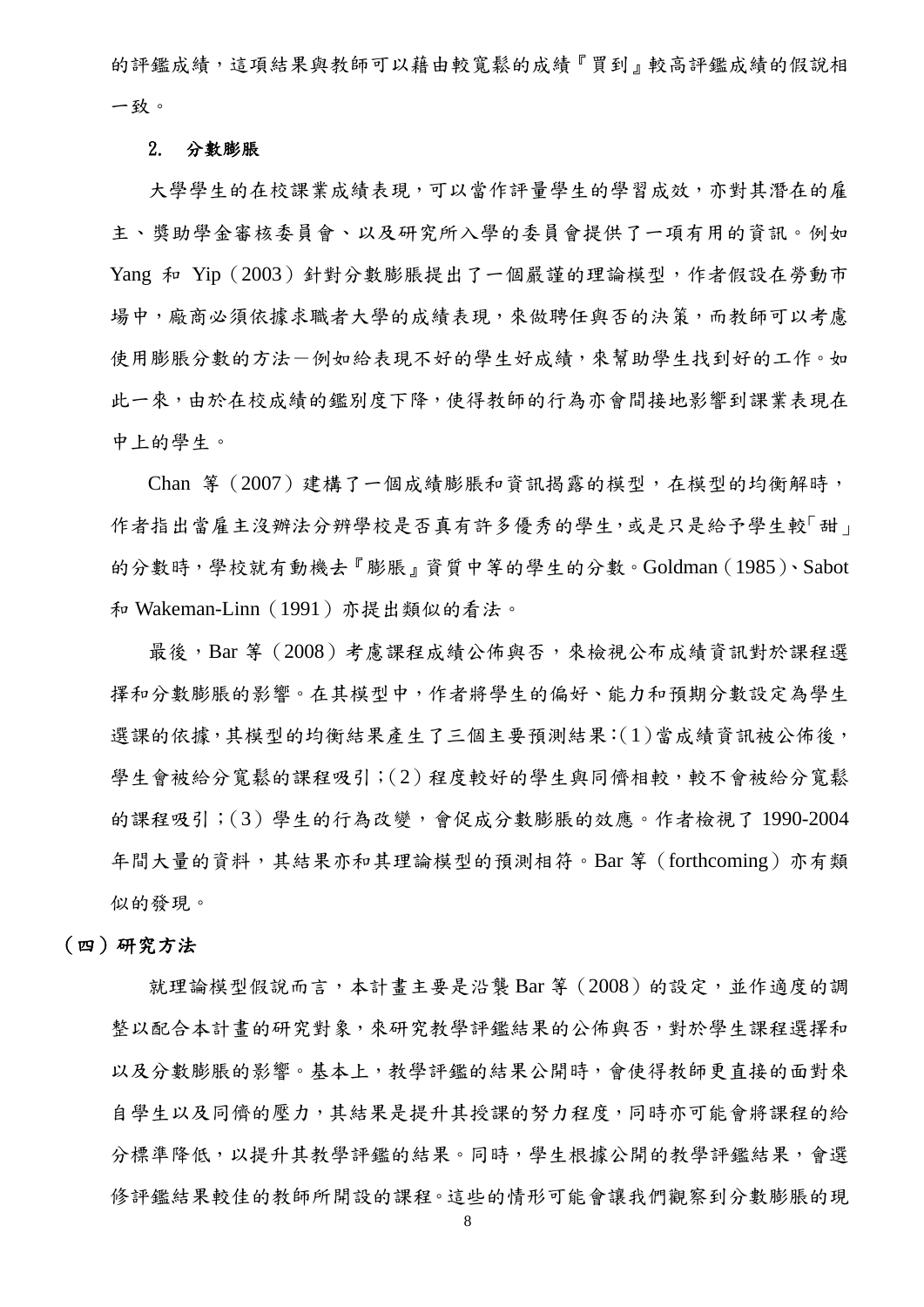象,以及教學評鑑結果較佳的教師有較多的修課人數。這些可能的模型預測結果,可 以透過實際的資料來做驗證。

本計劃的主要資料來源為國立政治大學各年度相關的課程資料。預計要蒐集的重 要相關變數名稱詳細說明如下。

1. 課程特性的相關變數:教學評鑑結果、平均成績、班級人數大小、上課時間、 必修或是選修課、基礎或是進階的科目、以及開課單位等。

2. 教師特性的相關變數:性別、年齡、職級、專任或是兼任、以及任教期間等。

其中,除了課程的平均成績是透過學校的教師資訊系統取得之外,其他相關的變 數可於面訪或是公開的學校網頁中取得資料。

本計畫預計採用雙重差異法(difference-in-difference method)來估計教學評鑑結 果的公開,是否會影響教師給分寬鬆的程度。雙重 差異法在文獻上常被拿來評估政策執行的成效,詳細的說明以及其主要的優缺點可參 考 (Cameron 和 Trivedi, 2005)。

以下考慮一個典型的雙重差異法的統計模型:

 $Y_i = \beta_0 + \beta_1 T_i + \beta_2 I_i + \beta_3 T_i I_i + \beta_4 X_i + \varepsilon_i, i = 1, 2, 3, ..., N.$  (1) 其中,被解釋變數 *Yi*為第 *i* 課程的選課人數或是課程的平均成績。解釋變數 *Ti*則為時 間的虛擬變數:如果第 *i* 課程是開設於政策變動前,則 *Ti* = 0;如果第 *i* 課程是開設於 政策變動後,則 T<sub>i</sub> = 1。解釋變數 I<sub>i</sub>則為政策影響的虛擬變數:如果第 i 課程是屬於 受到政策直接影響的實驗組,則 *Ii* = 1;如果第 *i* 課程是屬於不會受到政策直接影響的 對照組,則 $I_i = 0$ 。 $T_i I_i$ 為此兩組虛擬變數的交叉項。而 $X_i$ 則為我們嘗試控制有關第 $i$ 課程的特性,例如上課時間、必修或是選修課、基礎或是進階的科目、開課單位、教 師性別、年齡、職級、專任或是兼任、以及任教期間等變數。其中,此兩組虛擬變數 交叉項的係數 *β*3為使用雙重差異法下,政策執行時的所產生的影響效果。

在使用雙重差異法時,有兩個應該注意的地方為:政策改變前與政策改變後的期 間、以及實驗組與對照組之選擇。由於國立政治大學是在九十六學年度第二學期中決 定並公告即將於下一學年度,開始提供教學評鑑的結果,供學生選課時的參考資訊, 亦即九十七學年度的第一學期初為其政策開始執行的時間。所以本計劃將九十六學年 度視為政策改變前的期間,而九十七學年度則視為政策改變後的期間。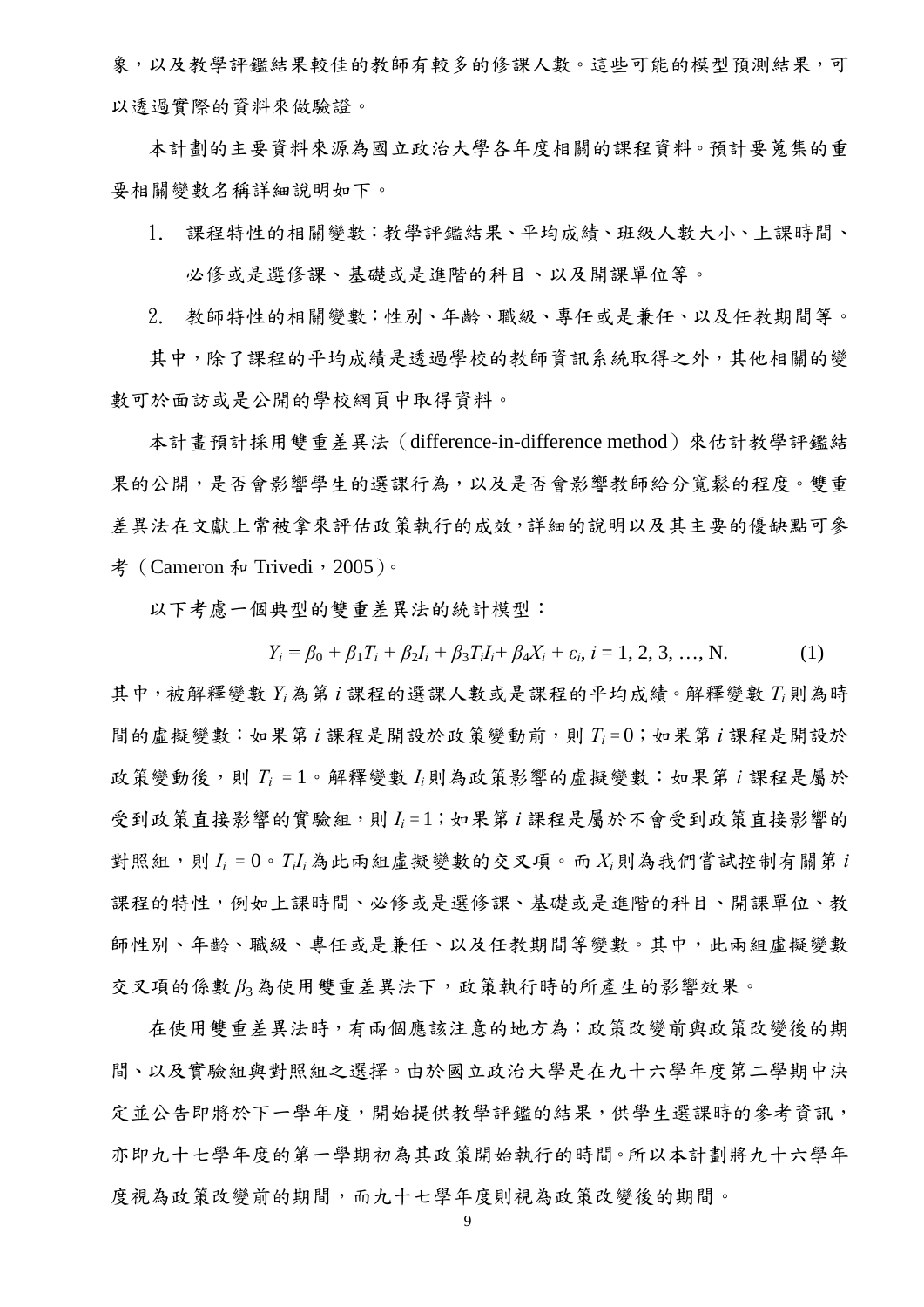就實驗組與對照組之選擇而言,實驗組的樣本應是直接受到此政策改變影響的課 程,而對照組則應是與實驗組有類似的特性,但是並未直接受到此政策改變影響的課 程。根據此精神,本計畫目前預計採用下列的分組方式,來分析與估計教學評鑑結果 的公開所帶來的影響:

實驗組:專任教師開設的大學部課程

對照組:兼任教師開設的大學部課程

由於國立政治大學僅公布大學部課程的教學評量結果,同時兼任的教師可能比較不在 意其在外校兼課課程的教學評鑑被公布與否,所以在此我們將兼任老師在大學部所開 設的課程列為對照組,而專任老師所開設的大學部課程,則列為實驗組。

#### (五)結果與討論

當教師的教學評量被公開時,我們的模型主要有下列兩個假說:

- 1. 學生根據公開的教學評鑑結果,會選修評鑑結果較佳的教師所開設的課程, 使得其課程的學生人數增加。
- 2. 教師更直接的面對來自學生以及同儕的壓力,使得其課程的給分標準降低, 平均分數上升,進而造成分數膨脹的現象。

就第一個假說而言,初步的統計結果呈現在表一上。我們使用九十六和九十七學 年度第二學期的資料,並將所有的課程根據教師評量分數分為四類課程:

 $1. 70 - 75.81$ 

- 2.  $\lceil 75.81 82.63 \rceil$
- $3.582.63 89.46$ , 以及
- 4.「高於 89.46」等四組。

就教學評量分數較低的第1、第2、和第3組而言,教學評量成績公布前後的平 均修課人數差距不大。就教學評量分數較高的第 4 組而言,修課人數則有顯著的成長。 這項結果顯示學生似乎會根據教學評量的分數高低來選擇課程。

就第二個假說的統計分析結果,則呈現在表二、表三、和表四。我們使用的資料 是九十六和九十七學年度第一學期的資料,並分別針對課程的平均分數,以及平均不 及格人數的百分比來分析。在表二中,我們發現教學評量分數較低的課程和專任教師 教授的課程,課程平均分數增加的幅度較大。而平均不及格人數的百分比的改變,則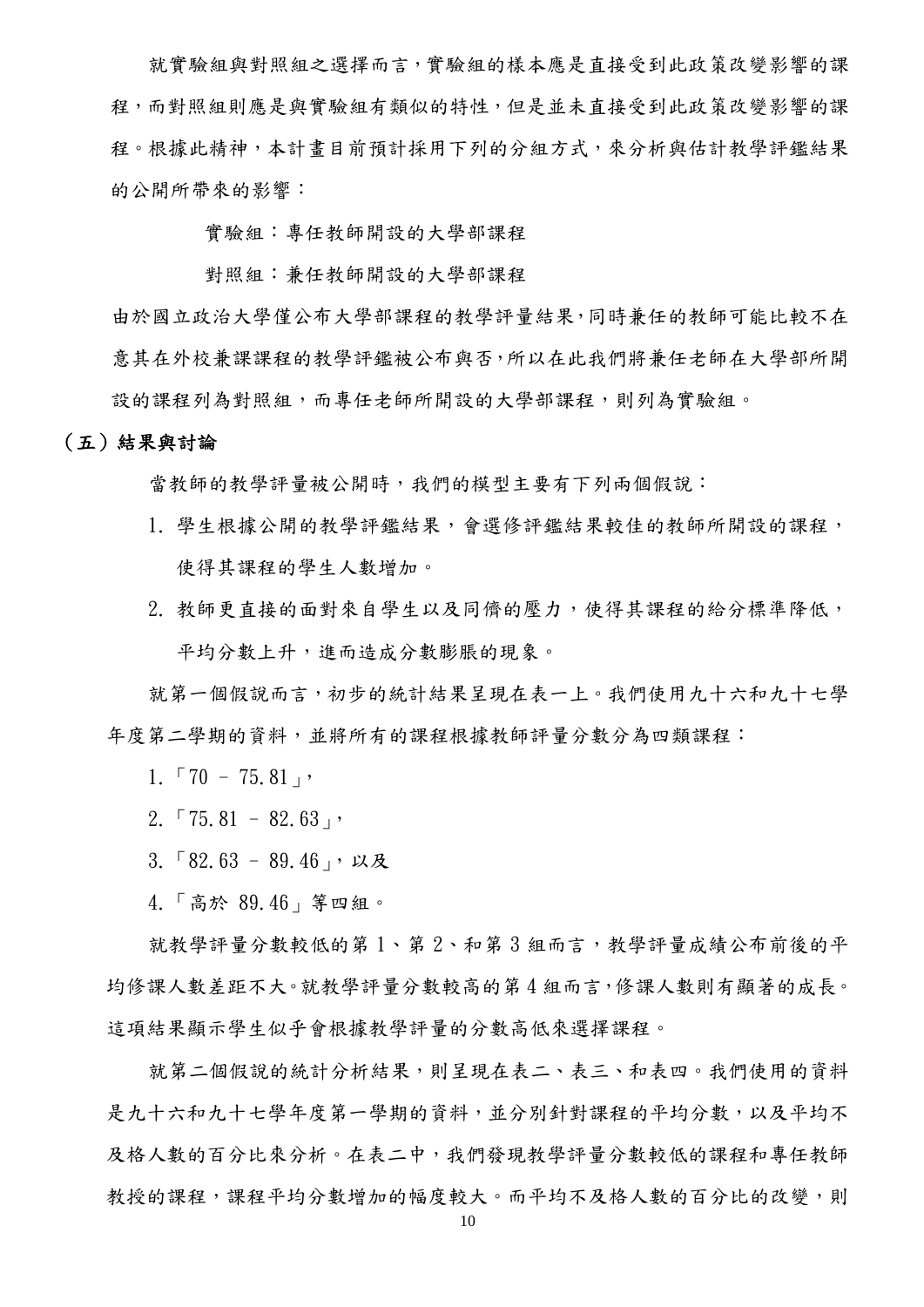並不顯著。

透過迴歸分析所估計的結果,則呈現在表三和表四中。表三的迴歸方程式中的因 變數是平均成績,而表四的迴歸方程式中的因變數則是平均不及格人數的百分比。從 表三中,根據固定效果的估計結果,我們可以發現單純比較公開教學評量前後學期的 話,平均成績顯著地上升約 0.407 分。不過如果是利用雙重差異法來估計時,則效果 並不顯著。至於表四平均不及格人數百分比的估計結果,亦不顯著。

根據初步的資料分析與統計結果,我們發現教學評量結果的公布,有助於學生獲 得更多的資訊,同時教學評量較好的課程,學生人數增加較多。此外,教學評量結果 的公布,似乎並未造成平均分數的上揚,或是平均不及格人數的百分比的下降。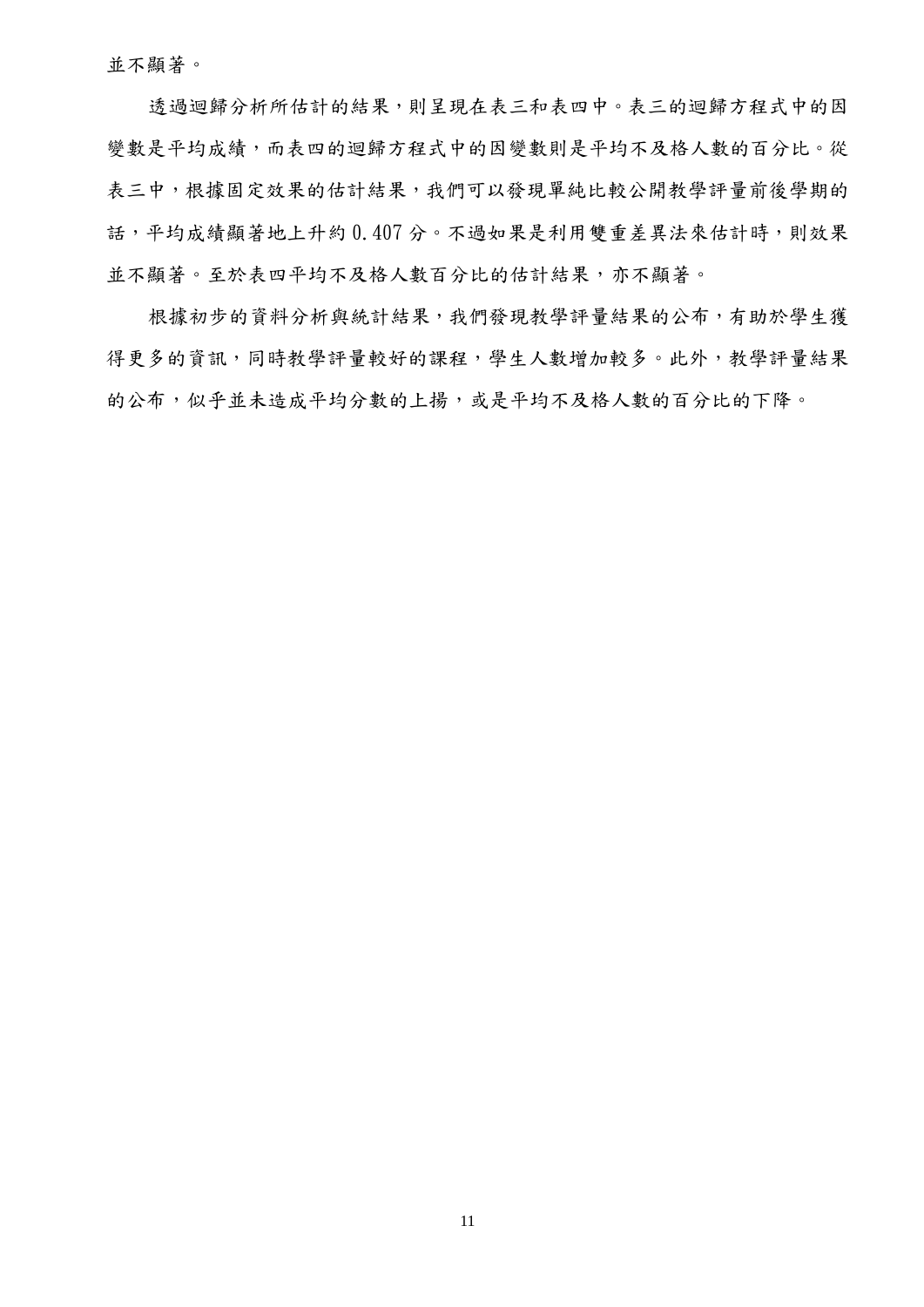|            | (1)          | (2)                             | (3)   | (4)      |
|------------|--------------|---------------------------------|-------|----------|
| 教學評量分數     | $70 - 75.81$ | $75.81 - 82.63$ $82.63 - 89.46$ |       | 高於 89.46 |
| 96 學年度第二學期 |              |                                 |       |          |
| 平均修課人數     | 46.01        | 43.86                           | 39.56 | 24.38    |
| 97 學年度第二學期 |              |                                 |       |          |
| 平均修課人數     | 46.96        | 44.16                           | 40.52 | 30.33    |

表一:修課人數的變化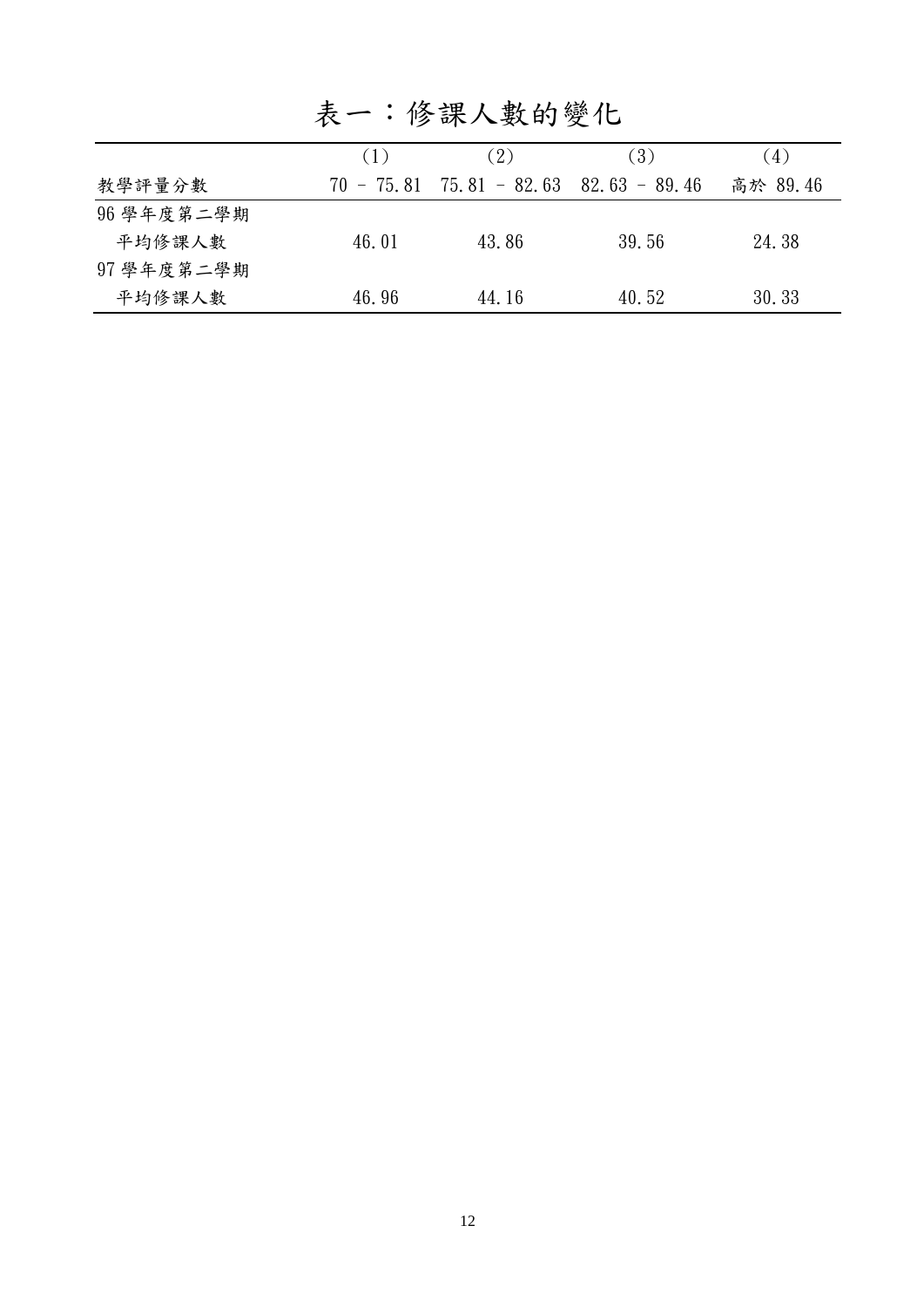表二:修課成績的變化 (課程總數 = 2,002)

|                |            | 平均成績       |                       | 平均不及格人數的百分比 |
|----------------|------------|------------|-----------------------|-------------|
|                | 96 學年度第一學期 | 97 學年度第一學期 | 96 學年度第一學期 97 學年度第一學期 |             |
| 全部樣本           | 80.96      | 82.00      | 0.0269                | 0.0283      |
| 教學評量分數         |            |            |                       |             |
| $70 - 76.64$   | 76.55      | 79.82      | 0.0166                | 0.0277      |
| $76.64 -$      | 79.76      |            |                       |             |
| 83.17          |            | 81.14      | 0.0299                | 0.0344      |
| $83.17 - 89.7$ | 81.73      | 82.28      | 0.0259                | 0.0243      |
| 高於 89.7        | 83.45      | 84.08      | 0.0255                | 0.0238      |
| 教師性別           |            |            |                       |             |
| 男性             | 80.61      | 81.57      | 0.0274                | 0.0318      |
| 女性             | 81.39      | 82.66      | 0.0261                | 0.0228      |
| 教師級別           |            |            |                       |             |
| 講師             | 83.08      | 83.39      | 0.0229                | 0.0297      |
| 助理教授           | 81.58      | 82.50      | 0.0287                | 0.0301      |
| 副教授            | 80.54      | 81.54      | 0.0241                | 0.0281      |
| 教授             | 79.91      | 81.28      | 0.0306                | 0.0262      |
| 專(兼)任教師        |            |            |                       |             |
| 專任             | 80.52      | 81.60      | 0.0280                | 0.0286      |
| 兼任             | 83.67      | 83.84      | 0.0198                | 0.0269      |
| 班級人數           |            |            |                       |             |
| 低於 30          | 82.92      | 83.26      | 0.0206                | 0.0264      |
| $30 - 70$      | 79.18      | 81.04      | 0.0306                | 0.0295      |
| $70 - 120$     | 78.71      | 79.62      | 0.0406                | 0.0332      |
| 高於 120         | 82.76      | 83.00      | 0.0231                | 0.0201      |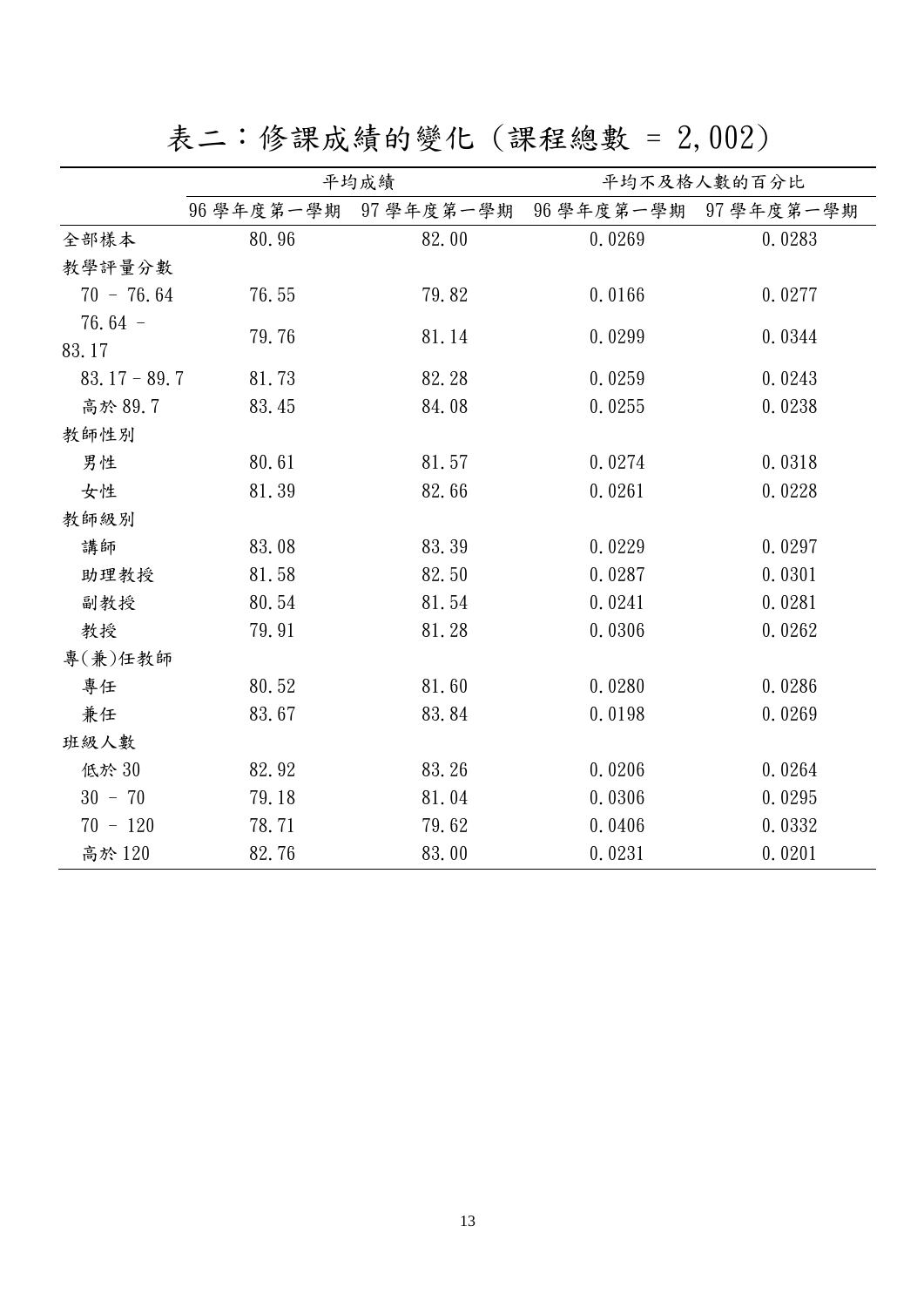表三:修課成績變化的迴歸分析 (平均成績)

|                 |            | 最小平方法                |          | 固定效果                |                                                                     | 隨機效果         |
|-----------------|------------|----------------------|----------|---------------------|---------------------------------------------------------------------|--------------|
| 時間與專任教師的交叉項     |            | 0.186                |          | $-0.238$            |                                                                     | $-0.0228$    |
|                 |            | (0.718)              |          | (0.907)             |                                                                     | (0.491)      |
| 時間              | 0.144      | $-0.0146$            | $0.407*$ | 0.610               | $0.310*$                                                            | 0.329        |
|                 | (0.257)    | (0.661)              |          | $(0.244)$ $(0.874)$ | (0.174)                                                             | (0.453)      |
| 專任教師            |            | $-1.845***-1.963***$ |          |                     | $-1.859***$                                                         | $-1.844***$  |
|                 | (0.386)    | (0.598)              |          |                     | (0.450)                                                             | (0.560)      |
| 教學評量分數          |            |                      |          |                     |                                                                     |              |
| $76.64 - 83.17$ | $1.245**$  | $1.244**$            |          |                     | 1.091                                                               | 1.091        |
|                 | (0.629)    | (0.629)              |          |                     | (0.727)                                                             | (0.727)      |
| $83.17 - 89.7$  | 2.067***   | 2.067***             |          |                     | 1.994 ***                                                           | 1.994***     |
|                 | (0.626)    | (0.626)              |          |                     | (0.723)                                                             | (0.723)      |
| 高於 89.7         | 2.969***   | 2.968***             |          |                     | 2.861 ***                                                           | 2.861 ***    |
|                 | (0.686)    | (0.686)              |          |                     | (0.791)                                                             | (0.791)      |
| 教師性別(男性)        | $-0.550**$ | $-0.552**$           |          |                     | $-0.497$                                                            | $-0.497$     |
|                 | (0.264)    | (0.264)              |          |                     | (0.306)                                                             | (0.306)      |
| 教師級別            |            |                      |          |                     |                                                                     |              |
| 助理教授            | 0.435      | 0.431                |          |                     | 0.171                                                               | 0.172        |
|                 | (0.458)    | (0.458)              |          |                     | (0.526)                                                             | (0.526)      |
| 副教授             | $-0.264$   | $-0.269$             |          |                     | $-0.310$                                                            | $-0.310$     |
|                 | (0.424)    | (0.425)              |          |                     | (0.495)                                                             | (0.495)      |
| 教授              | $-0.619$   | $-0.623$             |          |                     | $-0.767$                                                            | $-0.766$     |
|                 | (0.430)    | (0.430)              |          |                     | (0.500)                                                             | (0.500)      |
| 班級人數            |            |                      |          |                     |                                                                     |              |
| $30 - 70$       |            |                      |          |                     | $-2.214***$ $-2.213***$ $-1.193*$ $-1.198*$ $-1.969***$ $-1.969***$ |              |
|                 | (0.280)    | (0.280)              | (0.657)  | (0.657)             | (0.284)                                                             | (0.284)      |
| $70 - 120$      |            | $-3.558***-3.559***$ | $-1.643$ | $-1.633$            | $-3.027$ ***                                                        | $-3.027$ *** |
|                 | (0.406)    | (0.407)              | (1.014)  | (1.016)             | (0.413)                                                             | (0.413)      |
| 高於 120          | 0.149      | 0.154                | $-1.487$ | $-1.487$            | $-0.708$                                                            | $-0.708$     |
|                 | (0.808)    | (0.808)              | (1.462)  | (1.465)             | (0.818)                                                             | (0.818)      |
| 常數項             | 83.32***   | 83.43***             |          | 82.32*** 82.32***   | 83.28 ***                                                           | 83.26***     |
|                 | (0.736)    | (0.845)              | (0.370)  | (0.372)             | (0.829)                                                             | (0.882)      |
| 樣本數             | 2,002      | 2,002                | 2,002    | 2,002               | 2,002                                                               | 2,002        |
| R-Squared       | 0.104      | 0.104                | 0.905    | 0.906               |                                                                     |              |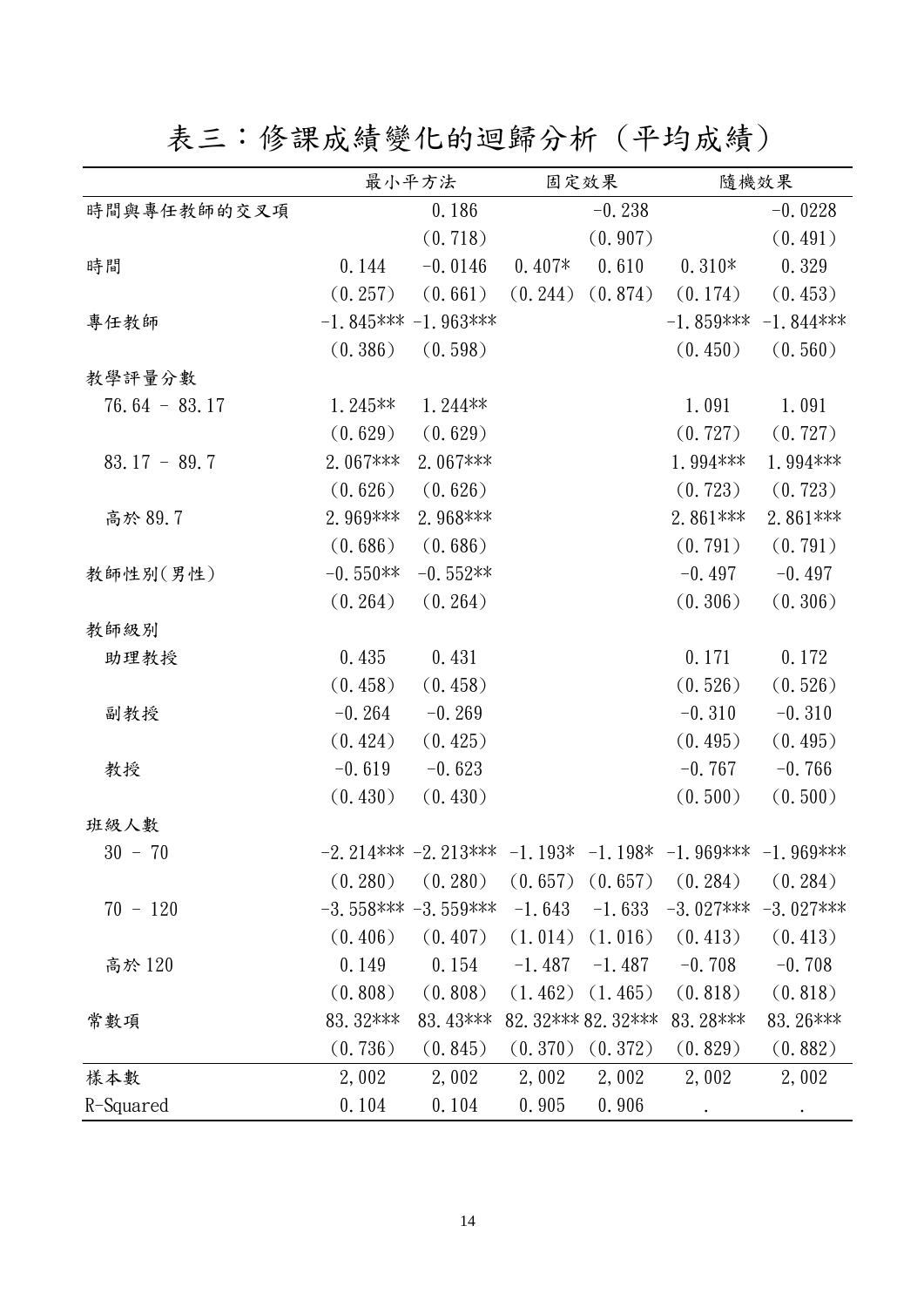表四:修課成績變化的迴歸分析 (不及格人數的百分比)

|                 | 最小平方法                   |            |                                                 | 固定效果                               |                                                                         | 隨機效果                    |
|-----------------|-------------------------|------------|-------------------------------------------------|------------------------------------|-------------------------------------------------------------------------|-------------------------|
| 時間與專任教師的交叉項     |                         | $-0.00713$ |                                                 | $-0.00575$                         |                                                                         | $-0.00697$              |
|                 |                         | (0.00679)  |                                                 | (0.0122)                           |                                                                         | (0.00557)               |
| 時間              | 0.00140                 | 0.00746    | $-0.000548$                                     | 0.00436                            | 0.000575                                                                | 0.00651                 |
|                 |                         |            | $(0.00243)$ $(0.00625)$ $(0.00290)$ $(0.0119)$  |                                    | (0.00197)                                                               | (0.00514)               |
| 專任教師            | 0.00491                 | $0.00945*$ |                                                 |                                    | 0.00474                                                                 | $0.00938*$              |
|                 | $(0.00365)$ $(0.00566)$ |            |                                                 |                                    | (0.00410)                                                               | (0.00553)               |
| 教學評量分數          |                         |            |                                                 |                                    |                                                                         |                         |
| $76.64 - 83.17$ | 0.00830                 | 0.00832    |                                                 |                                    | 0.00953                                                                 | 0.00956                 |
|                 | $(0.00595)$ $(0.00595)$ |            |                                                 |                                    |                                                                         | $(0.00663)$ $(0.00663)$ |
| $83.17 - 89.7$  | 0.00101                 | 0.00100    |                                                 |                                    | 0.00133                                                                 | 0.00133                 |
|                 | $(0.00592)$ $(0.00592)$ |            |                                                 |                                    |                                                                         | $(0.00660)$ $(0.00660)$ |
| 高於 89.7         | 0.00358                 | 0.00363    |                                                 |                                    | 0.00507                                                                 | 0.00513                 |
|                 | $(0.00649)$ $(0.00649)$ |            |                                                 |                                    |                                                                         | $(0.00722)$ $(0.00722)$ |
| 教師性別(男性)        | $0.00582**0.00590**$    |            |                                                 |                                    |                                                                         | $0.00578**0.00586**$    |
|                 | $(0.00250)$ $(0.00250)$ |            |                                                 |                                    |                                                                         | $(0.00279)$ $(0.00279)$ |
| 教師級別            |                         |            |                                                 |                                    |                                                                         |                         |
| 助理教授            | $-0.00202 -0.00185$     |            |                                                 |                                    |                                                                         | $-0.00114 - 0.000973$   |
|                 | $(0.00433)$ $(0.00433)$ |            |                                                 |                                    |                                                                         | $(0.00481)$ $(0.00481)$ |
| 副教授             | $-0.00553 -0.00533$     |            |                                                 |                                    | $-0.00509$                                                              | $-0.00490$              |
|                 | $(0.00401)$ $(0.00402)$ |            |                                                 |                                    |                                                                         | $(0.00451)$ $(0.00451)$ |
| 教授              | $-0.00509 - 0.00494$    |            |                                                 |                                    | $-0.00461$                                                              | $-0.00446$              |
|                 | $(0.00407)$ $(0.00407)$ |            |                                                 |                                    |                                                                         | $(0.00456)$ $(0.00456)$ |
| 班級人數            |                         |            |                                                 |                                    |                                                                         |                         |
| $30 - 70$       |                         |            |                                                 |                                    | $0.00636**0.00632**0.00988*0.00976*0.00635**0.00629**$                  |                         |
|                 |                         |            |                                                 |                                    | $(0.00265)$ $(0.00265)$ $(0.00574)$ $(0.00574)$ $(0.00277)$ $(0.00277)$ |                         |
| $70 - 120$      | $0.0119***0.0119***$    |            | $0.\,\allowbreak 00124$                         | 0.00148                            | $0.0104**$                                                              | $0.0104$ ***            |
|                 | $(0.00385)$ $(0.00385)$ |            |                                                 | $(0.0100)$ $(0.00999)$ $(0.00402)$ |                                                                         | (0.00402)               |
| 高於 120          | $-0.00368$              |            | $-0.00388 - 0.000723 - 0.000731 - 0.00198$      |                                    |                                                                         | $-0.00220$              |
|                 | $(0.00765)$ $(0.00765)$ |            |                                                 | $(0.0139)$ $(0.0137)$              | (0.00803)                                                               | (0.00803)               |
| 常數項             | $0.0152**$              | 0.0111     |                                                 | 0.0243*** 0.0242***                | $0.0149*$                                                               | 0.0106                  |
|                 | (0.00696)               |            | $(0.00799)$ $(0.00360)$ $(0.00364)$ $(0.00763)$ |                                    |                                                                         | (0.00834)               |
| 樣本數             | 2,002                   | 2,002      | 2,002                                           | 2,002                              | 2,002                                                                   | 2,002                   |
| R-Squared       | 0.016                   | 0.016      | 0.835                                           | 0.835                              |                                                                         |                         |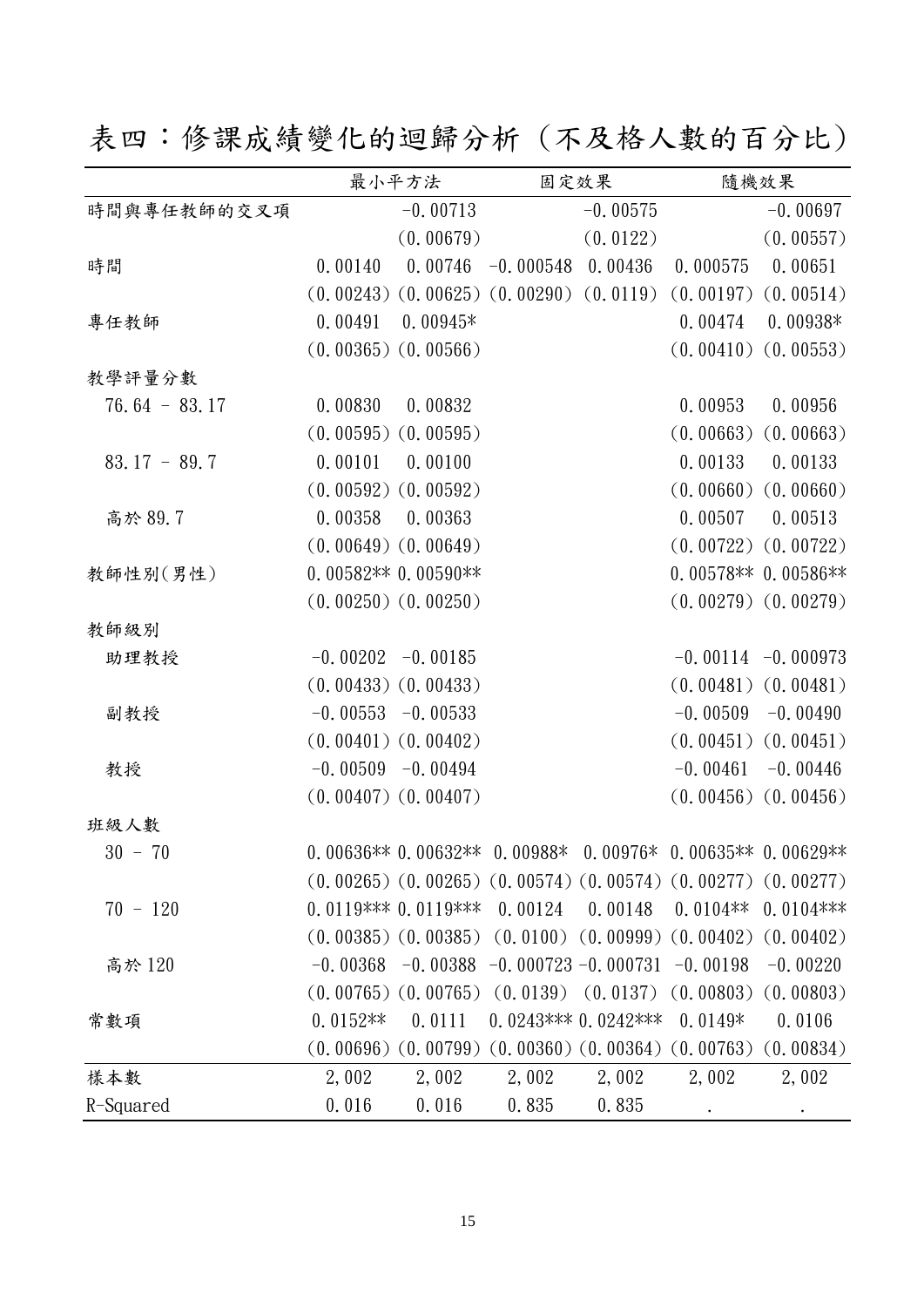中文部分

[1] 張德勝(2005),「台灣地區大學校院「學生評鑑教師教學」制度之研究」,《師大學報》,50, 203-225。

英文部分

- [1] Aleamoni, L. M., and P. Z. Hexner (1980), "A Review of the Research on Student Evaluation and a Report on Theeffect of Different Sets of Instructions on Student Course and Instructor evaluation," *Instructional Science*, 9, 67-84.
- [2] Aleamoni, L. M. (1999), "Student Rating Myths Versus Research Facts from 1924 to 1998," *Journal of Personnel Evaluation in Education*, 13, 153-166.
- [3] Backer, W. E., and J. Powers (2001), "Student Performance, Attrition, and Class Size Given Missing Student Data," *Economics of Education Review*, 20, 377-388.
- [4] Bar, T., Kadiyali V., and A. Zussman (forthcoming), "Grade Information and Grade Inflation: The Cornell Experiment," *Journal of Economic Perspectives*.
- [5] Bar, T., Kadiyali V., and A. Zussman (2008), "Quest for Knowledge and Pursuit of Grades: Information, Course Selection, and Grade Inflation," Manuscript, Cornell University and Hebrew University.
- [6] Cameron, A. C., and P. K. Trivedi (2005), *Microeconometrics: Methods and Applications*, Cambridge University Press.
- [7] Chan, W., Li, H., and Wing Suen, (2007), "A Signaling Theory of Grade Inflation," *International Economic Review*, 48, 1065-1090
- [8] Costin, F., Greenough, W. T., and R. J. Menges (1971), "Student Ratings of College Teaching: Reliability, Validity, and Usefulness," *Review of Educational Research*, 41, 511-535.
- [9] Divoky, J. J., and M. A. Rothermel (1988), "Student Perceptions of the Relative Importance of Dimensions of Teaching Performance Across Type of Class," *Educational Research Quarterly*, 12, 40-45.
- [10] Feldman, K. A. (1978), "Course Characteristics and College Students' Ratings of Their Teachers: What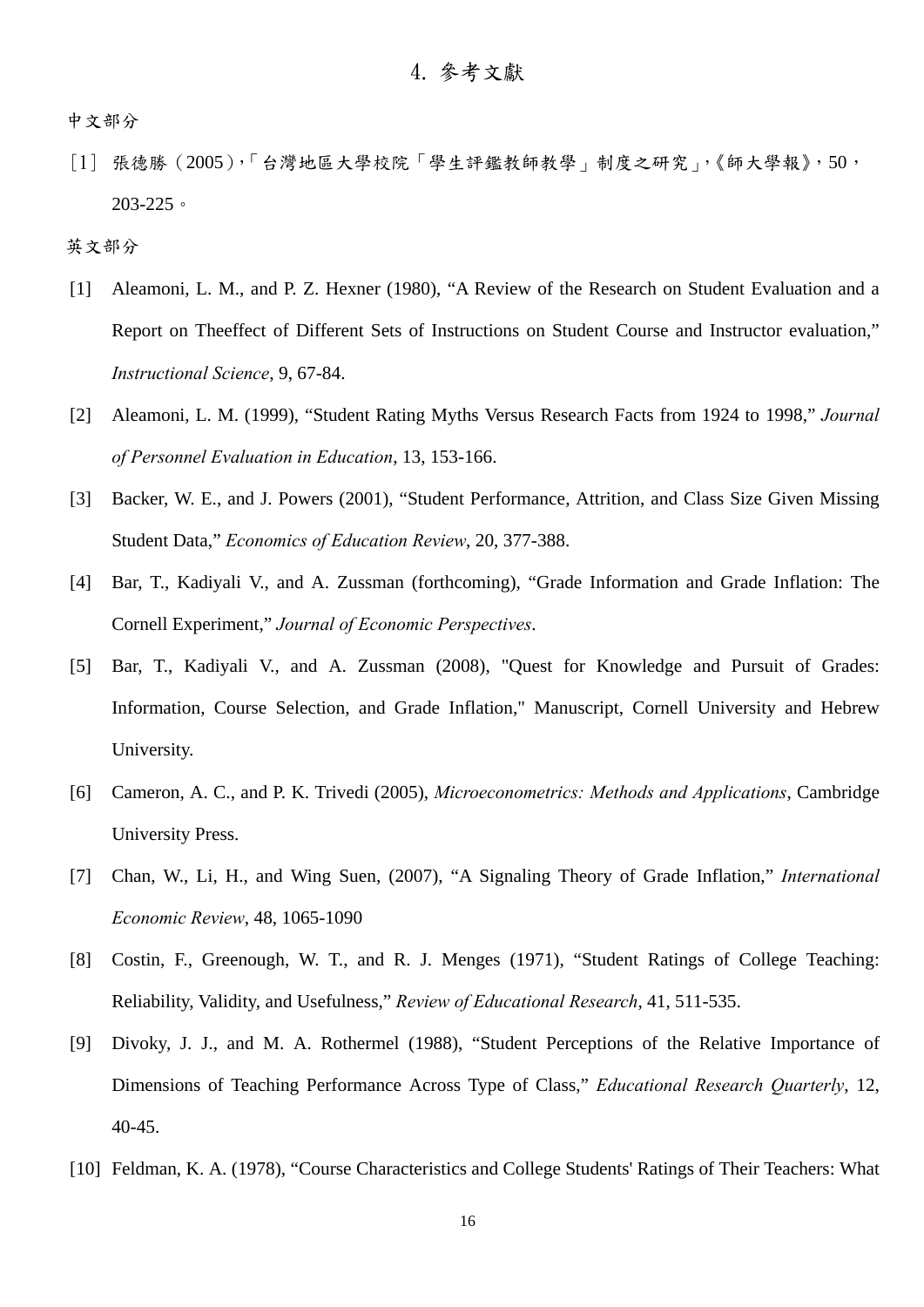We Know and What We Don't," *Research in Higher Education*, 9, 199-242.

- [11] Goldman, L. (1985), "The Betrayal of the Gatekeepers: Grade inflation," *The Journal of General Education*, 37, 97-121.
- [12] Hotelling, H. (1929), "Stability in Competition," *Economic Journal*, 39, 41-57.
- [13] Isely, P., and H. Singh (2005), "Do Higher Grades Lead to Favorable Student Evaluations?" *Journal of Economic Education*, 36, 29-42.
- [14] Krautmann, A. C., and W. Sander (1999), "Grades and Student Evaluations of Teachers," *Economics of Education Review*, 18, 59-63.
- [15] Marsh, H. W. (1984), "Students' Evaluations of University Teaching: Dimensionality, Reliability, Validity, Potential Biases, and Utility," *Journal of Educational Psychology*, 76, 707-754.
- [16] Mateo, M. A., and J. Fernandez (1996), "Incidence of Class Size on the Evaluation of University Teaching Quality," *Educational and Psychological Measurement*, 56, 771-778.
- [17] McPherson, M. A. (2006), "Determinants of How Students Evaluate Teachers," *Journal of Economic Education*, 37, 3-20.
- [18] Nowell, C. (2007), "The Impact of Relative Grade Expectations on Student Evaluation of Teaching," *International Review of Economics Education*, 6, 42-56.
- [19] Sabot, R., and John Wakeman-Linn (1991), "Grade Inflation and Course Choice." *Journal of Economic Perspectives*, 5, 159-170
- [20] Sailor, P., Worthen, B. R., and E. H. Shin (1997), "Class Level as a Possible Mediator of the Relationship between Grades and Student Ratings of Teaching," *Assessment and Evaluation in Higher Education*, 22, 261-269.
- [21] Yang, H., and S. Y. Yip (2003), "An Economic Theory of Grade Inflation," Manuscript, Ohio State University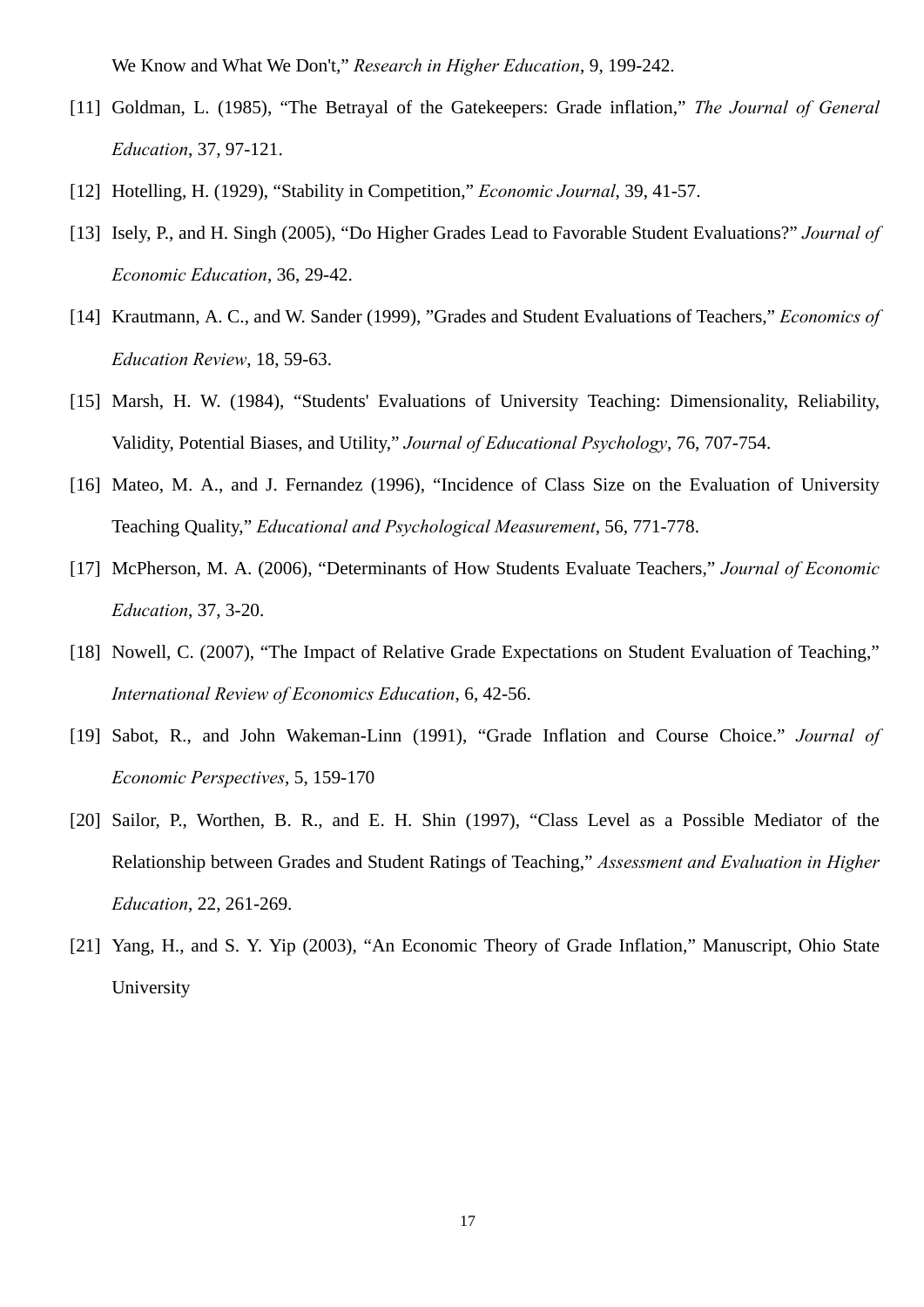## 國科會補助專題研究計畫成果報告自評表

請就研究內容與原計畫相符程度、達成預期目標情況、研究成果之學術或應用價 值(簡要敘述成果所代表之意義、價值、影響或進一步發展之可能性)、是否適 合在學術期刊發表或申請專利、主要發現或其他有關價值等,作一綜合評估。

| 1. 請就研究內容與原計畫相符程度、達成預期目標情況作一綜合評估<br>達成目標<br>未達成目標 (請說明,以100字為限)<br>實驗失敗<br>因故實驗中斷<br>□ 其他原因<br>說明:                                                                                                                                             |
|------------------------------------------------------------------------------------------------------------------------------------------------------------------------------------------------------------------------------------------------|
| 2. 研究成果在學術期刊發表或申請專利等情形:<br>論文:□已發表 ■未發表之文稿 □撰寫中 □無<br>專利:□已獲得 □申請中 □無<br>技轉:□已技轉 □洽談中 □無<br>其他: (以100字為限)                                                                                                                                      |
| 3. 請依學術成就、技術創新、社會影響等方面,評估研究成果之學術或應用價<br>值 (簡要敘述成果所代表之意義、價值、影響或進一步發展之可能性) (以<br>500 字為限)<br>根據初步的資料分析與統計結果,我們發現教學評量結果的公布,有助於學生獲得更多的<br>資訊,同時教學評量較好的課程,學生人數增加較多。此外,教學評量結果的公布,似乎<br>並未造成平均分數的上揚,或是平均不及格人數的百分比的下降。各級學校似可考慮使用<br>類似的方式,公開教師的教學評量分數。 |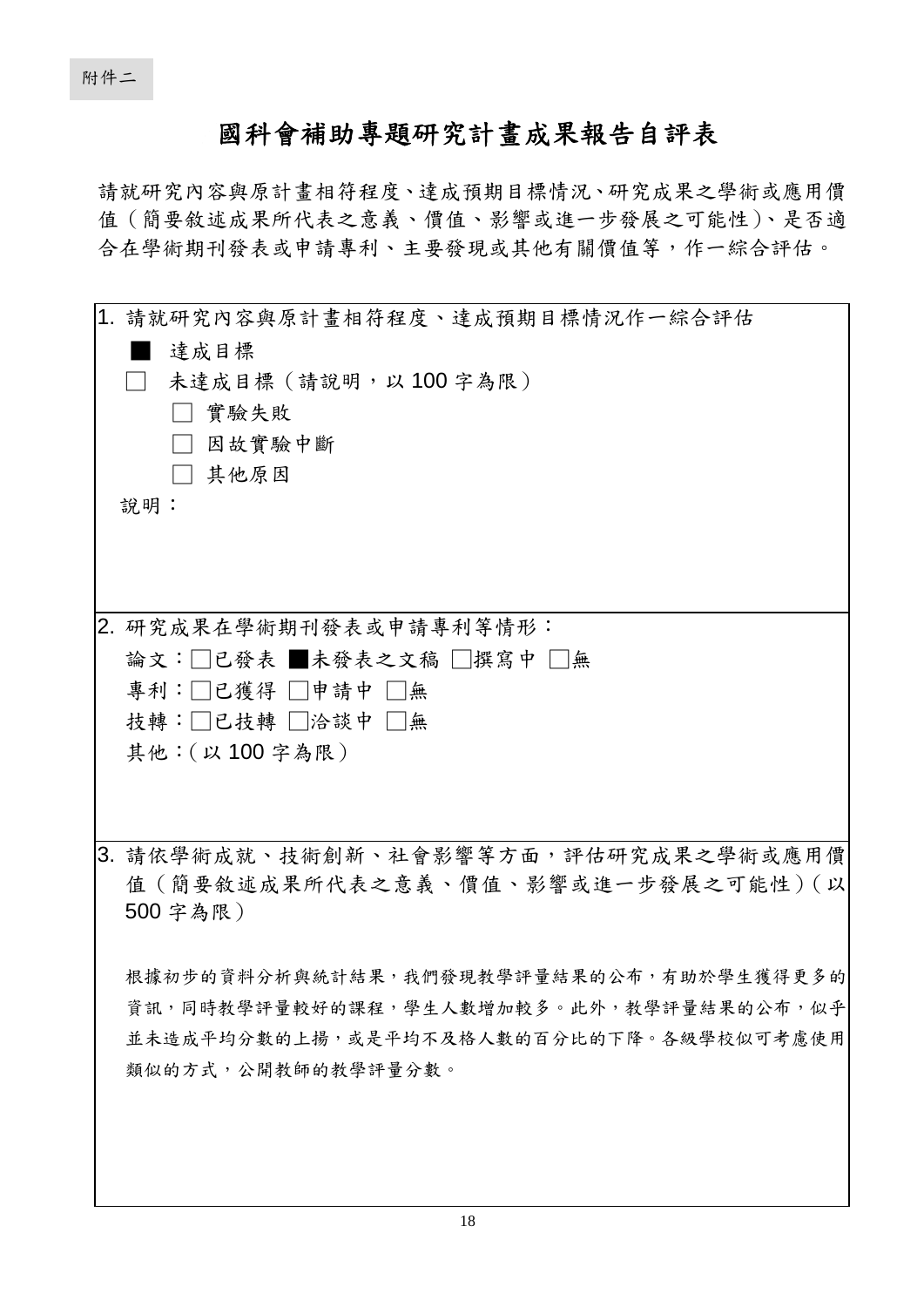行政院國家科學委員會補助國內專家學者出席國際學術會議報告

99 年 1 月 8 日

|                                                                         | 報告人姓名 | 陳鎮洲                                                         | 服務機構<br>及職稱 | 政治大學經濟學系, 副教授       |  |  |  |
|-------------------------------------------------------------------------|-------|-------------------------------------------------------------|-------------|---------------------|--|--|--|
|                                                                         | 時間    | 99年1月3日及5日                                                  | 本會核定        | 臺會綜二字第 0980042423 號 |  |  |  |
| 會議                                                                      |       | 芝加哥,美國                                                      | 補助文號        |                     |  |  |  |
|                                                                         | 地點    |                                                             |             |                     |  |  |  |
| 會議                                                                      |       | (中文) 2010 社會科學協會聯合年會                                        |             |                     |  |  |  |
|                                                                         | 名稱    | (英文) 2010 Allied Social Science Association Annual Meetings |             |                     |  |  |  |
| 發表<br>(中文)課程錄影教材使用情形與考試表現之關聯性:以個體經濟學為例                                  |       |                                                             |             |                     |  |  |  |
| 論文<br>(英文) Do Supplemental Online Recorded Lectures Help Students Learn |       |                                                             |             |                     |  |  |  |
| 題目<br>Microeconomics?                                                   |       |                                                             |             |                     |  |  |  |

報告內容應包括下列各項:

一、參加會議經過

本人在本次大會所宣讀的論文被安排在第一天會議場次。口頭發表時間為 18 分鐘。 論文評論者為 University of Kentucky 的 Gail Hoyt 教授。本人除了於大會發表 論文之外,並參與及聆聽許多論文的發表,收穫頗豐。

二、與會心得

本年會是經濟學界每年最主要的國際學術會議之一。每一次的年會,幾乎所有重量 級的經濟學者皆會參與大會,在本次會議中亦不例外。除了 University of Kentucky 的 Gail Hoyt 教授給予本人論文相當多的寶貴建議之外,亦從相關的會議論文中受 益頗豐。

三、考察參觀活動(無是項活動者省略)

無。

四、建議

無。

五、攜回資料名稱及內容 會議日程表 1 份。

六、其他

無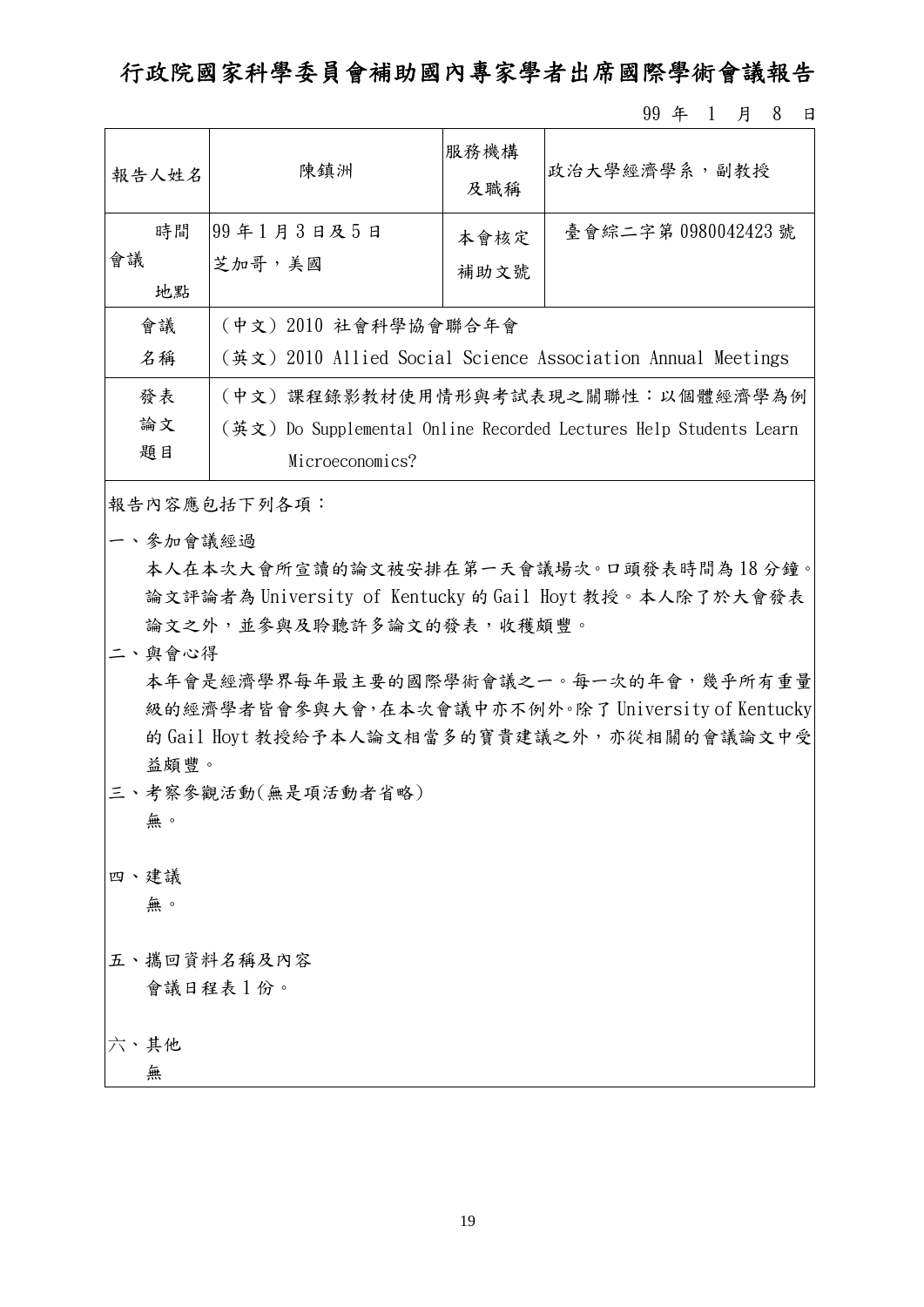行政院國家科學委員會補助國內專家學者出席國際學術會議報告

100 年 4 月 7 日

| 報告人姓名                                                    | 陳鎮洲                   | 服務機構<br>及職稱 | 政治大學經濟學系, 副教授                                             |  |  |
|----------------------------------------------------------|-----------------------|-------------|-----------------------------------------------------------|--|--|
| 時間                                                       | 100年3月31日至4月2日        | 本會核定        | 臺會綜二字第 0990087259號                                        |  |  |
| 會議<br>華盛頓特區,美國                                           |                       | 補助文號        |                                                           |  |  |
| 地點                                                       |                       |             |                                                           |  |  |
| 會議                                                       | (中文) 2011 美洲人口學會年會    |             |                                                           |  |  |
| 名稱                                                       |                       |             | (英文)Population Association of America 2011 Annual Meeting |  |  |
| 發表                                                       | (中文) 台灣為中高齡勞工的漸進式退休行為 |             |                                                           |  |  |
| 論文<br>(英文) Phased Retirement for Older Workers in Taiwan |                       |             |                                                           |  |  |
| 題目                                                       |                       |             |                                                           |  |  |

報告內容應包括下列各項:

七、參加會議經過

本人在本次大會所發表的論文被安排在會議的第二天。除了於大會發表論文之外, 本人並參與及聆聽許多論文的發表,收穫頗豐。

八、與會心得

本年會是人口學界每年最主要的國際學術會議之一。每一次的年會,都有許多重量 級的人口、社會、以及經濟學者參與大會,在本次會議中亦不例外,本人亦從相關 的會議論文中受益頗豐。

九、考察參觀活動(無是項活動者省略)

無。

十、建議

無。

十一、 攜回資料名稱及內容 會議日程表 1 份。

十二、 其他 無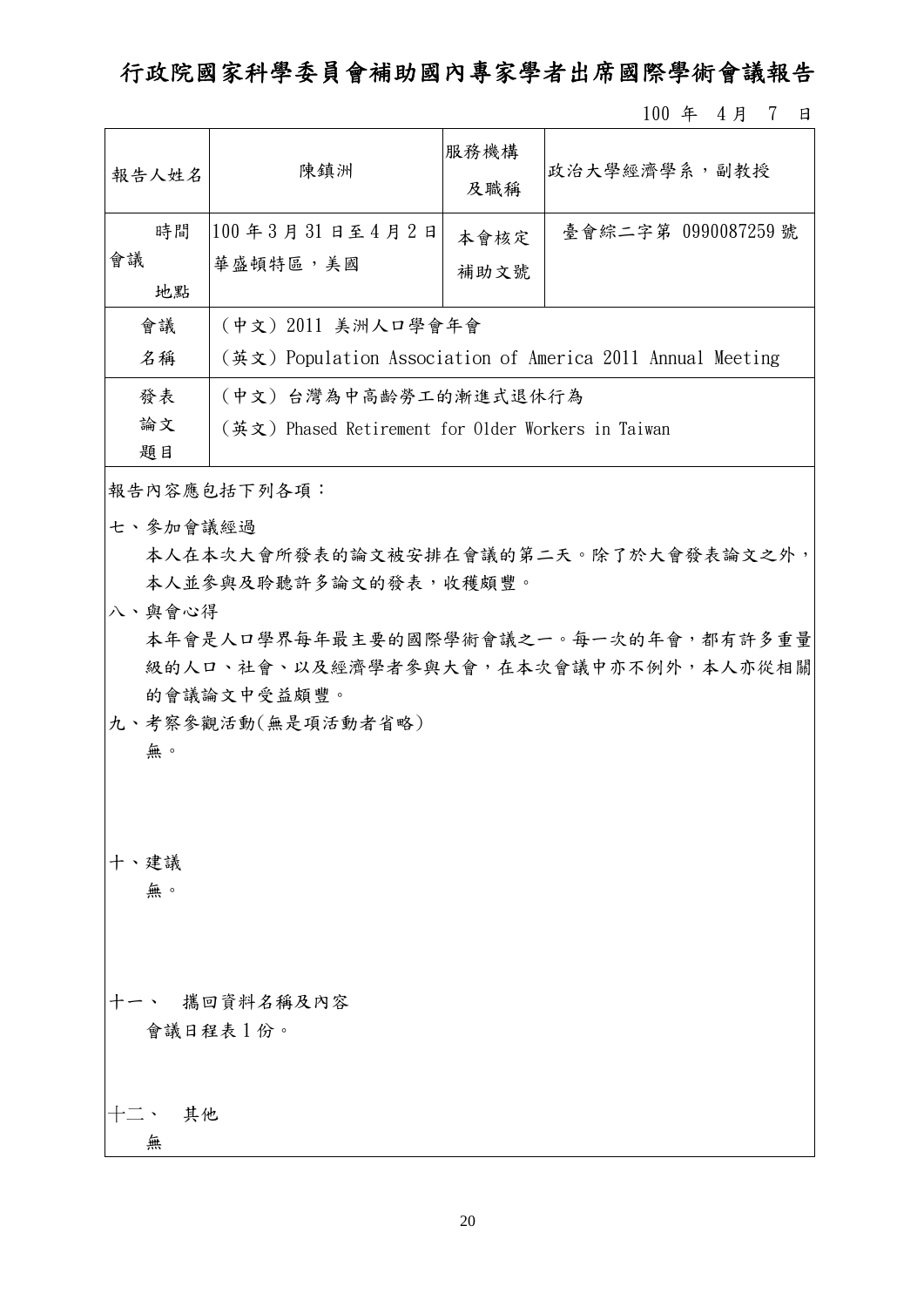## 行政院國家科學委員會補助國內專家學者出席國際學術會議報告

100 年 4 月 7 日

| 報告人姓名      | 陳鎮洲                                                                                                                                                                                                      | 服務機構<br>及職稱 | 政治大學經濟學系,副教授                                               |  |  |  |  |
|------------|----------------------------------------------------------------------------------------------------------------------------------------------------------------------------------------------------------|-------------|------------------------------------------------------------|--|--|--|--|
| 時間         | 100年3月31日至4月2日                                                                                                                                                                                           | 本會核定        | 臺會綜二字第 0990087259號                                         |  |  |  |  |
| 會議<br>地點   | 華盛頓特區,美國                                                                                                                                                                                                 | 補助文號        |                                                            |  |  |  |  |
| 會議         | (中文) 2011 美洲人口學會年會                                                                                                                                                                                       |             |                                                            |  |  |  |  |
| 名稱         |                                                                                                                                                                                                          |             | (英文) Population Association of America 2011 Annual Meeting |  |  |  |  |
| 發表         | (中文) 台灣為中高齡勞工的漸進式退休行為                                                                                                                                                                                    |             |                                                            |  |  |  |  |
| 論文<br>題目   | (英文) Phased Retirement for Older Workers in Taiwan                                                                                                                                                       |             |                                                            |  |  |  |  |
|            | 報告內容應包括下列各項:                                                                                                                                                                                             |             |                                                            |  |  |  |  |
| 無。         | 一、參加會議經過<br>本人在本次大會所發表的論文被安排在會議的第二天。除了於大會發表論文之外,<br>本人並參與及聆聽許多論文的發表,收穫頗豐。<br>二、與會心得<br>本年會是人口學界每年最主要的國際學術會議之一。每一次的年會,都有許多重量<br>級的人口、社會、以及經濟學者參與大會,在本次會議中亦不例外,本人亦從相關<br>的會議論文中受益頗豐。<br>三、考察參觀活動(無是項活動者省略) |             |                                                            |  |  |  |  |
| 四、建議<br>無。 |                                                                                                                                                                                                          |             |                                                            |  |  |  |  |
|            | 五、攜回資料名稱及內容<br>會議日程表1份。                                                                                                                                                                                  |             |                                                            |  |  |  |  |
| 六、其他<br>無  |                                                                                                                                                                                                          |             |                                                            |  |  |  |  |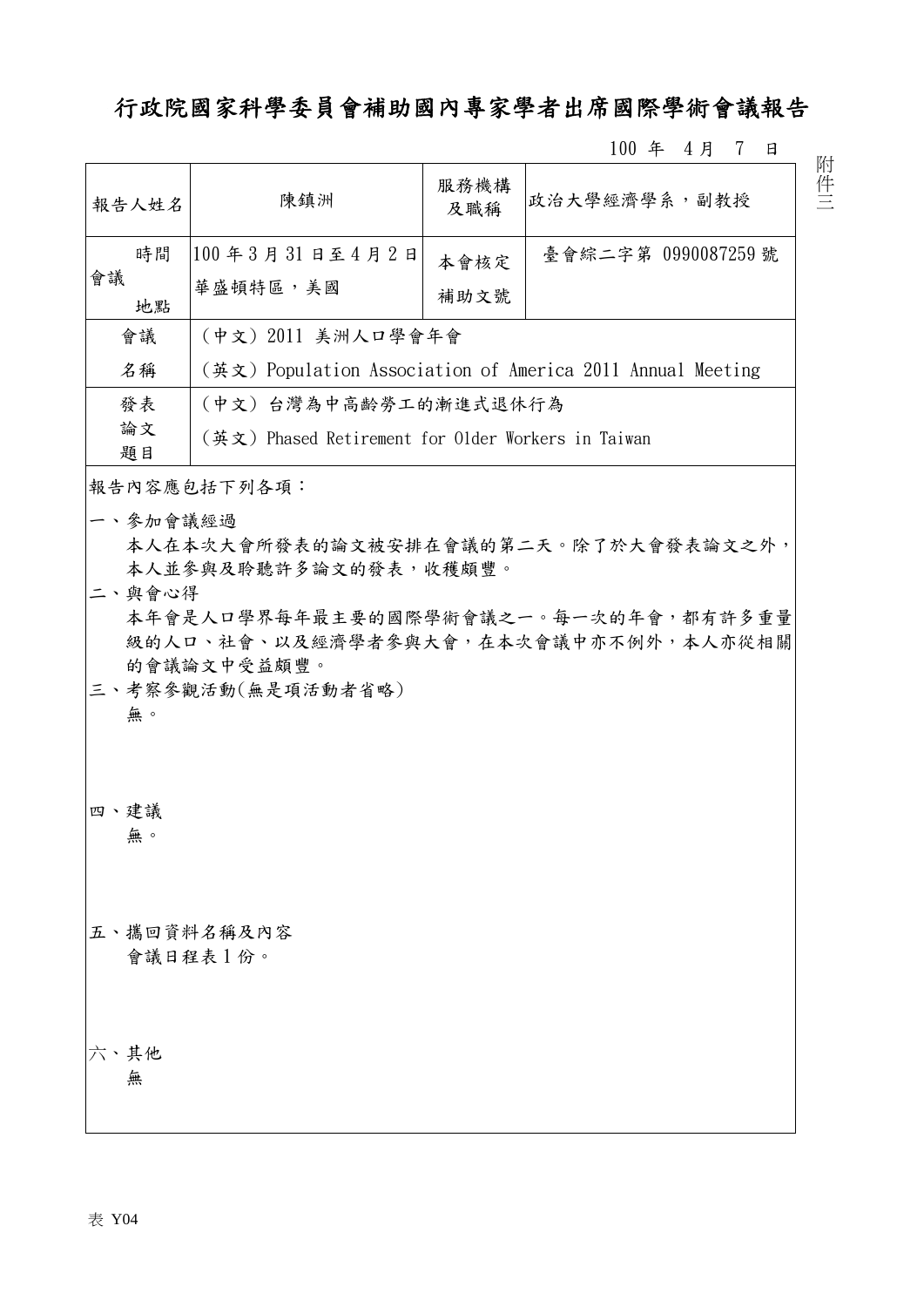# 國科會補助計畫衍生研發成果推廣資料表

日期:2012/02/22

|         | 計畫名稱:公開教學評量結果對學生的選課行為以及分數膨脹之影響 |               |  |  |  |  |  |
|---------|--------------------------------|---------------|--|--|--|--|--|
| 國科會補助計畫 | 計畫主持人:陳鎮洲                      |               |  |  |  |  |  |
|         | 計畫編號: 98-2410-H-004-055-MY2    | 學門領域:健康、教育與福利 |  |  |  |  |  |
|         |                                |               |  |  |  |  |  |
|         | 無研發成果推廣資料                      |               |  |  |  |  |  |
|         |                                |               |  |  |  |  |  |
|         |                                |               |  |  |  |  |  |
|         |                                |               |  |  |  |  |  |
|         |                                |               |  |  |  |  |  |
|         |                                |               |  |  |  |  |  |
|         |                                |               |  |  |  |  |  |
|         |                                |               |  |  |  |  |  |
|         |                                |               |  |  |  |  |  |
|         |                                |               |  |  |  |  |  |
|         |                                |               |  |  |  |  |  |
|         |                                |               |  |  |  |  |  |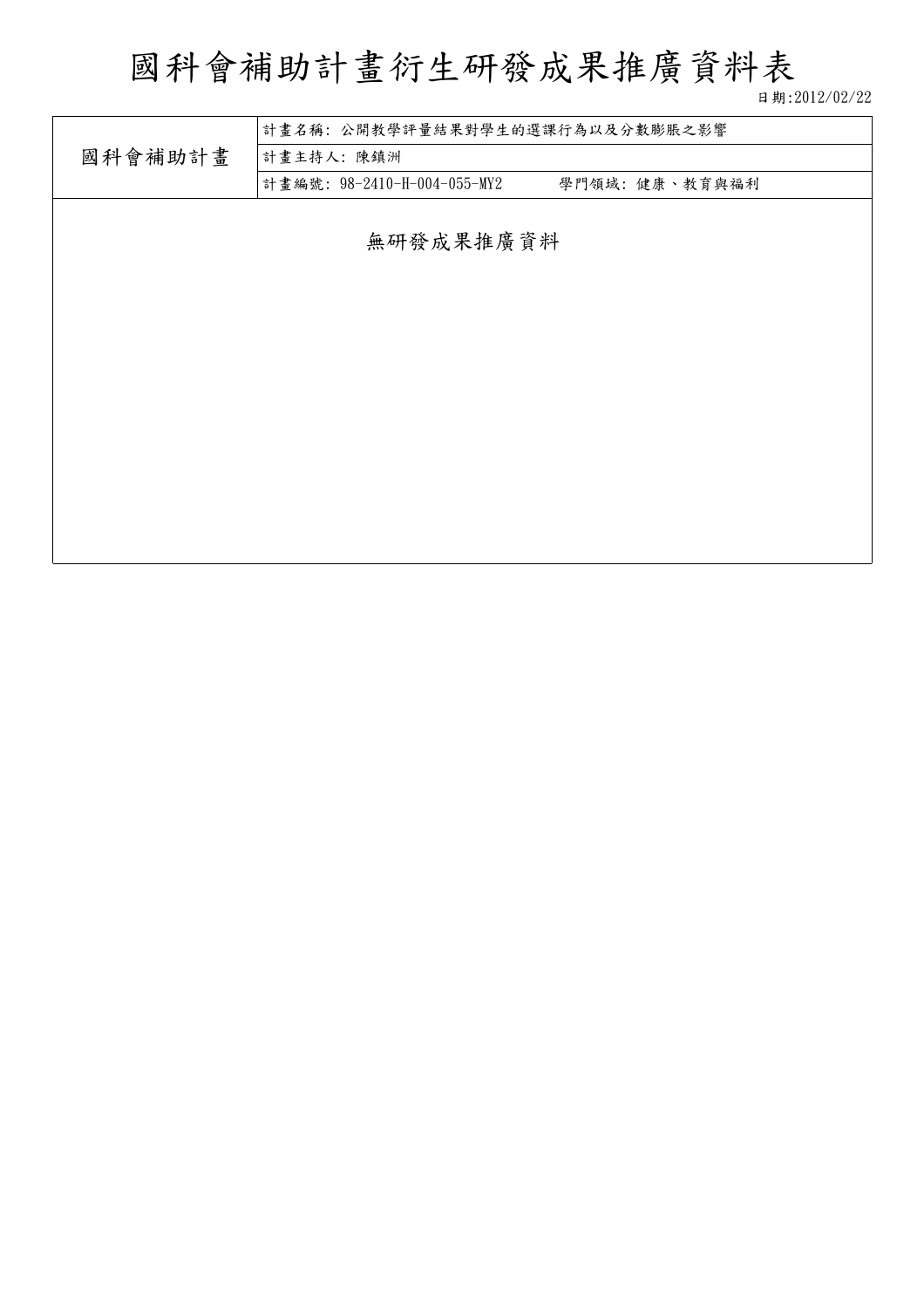98 年度專題研究計畫研究成果彙整表

|      | 計畫主持人:陳鎮洲<br>計畫編號: 98-2410-H-004-055-MY2 |                                |                               |                    |         |                                                      |  |
|------|------------------------------------------|--------------------------------|-------------------------------|--------------------|---------|------------------------------------------------------|--|
|      |                                          | 計畫名稱:公開教學評量結果對學生的選課行為以及分數膨脹之影響 |                               |                    |         |                                                      |  |
| 成果項目 |                                          | 實際已達成<br>數 (被接受<br>或已發表)       | 量化<br>預期總達成<br>數(含實際已<br>達成數) | 本計畫實<br>際貢獻百<br>分比 | 單位      | 備註(質化說<br>明:如數個計畫<br>共同成果、成果<br>列為該期刊之<br>封面故事<br>等) |  |
|      |                                          | 期刊論文                           | $\overline{0}$                | $\boldsymbol{0}$   | 100%    |                                                      |  |
|      | 論文著作                                     | 研究報告/技術報告                      | $\overline{0}$                | $\boldsymbol{0}$   | 100%    | 篇                                                    |  |
|      |                                          | 研討會論文                          | 0                             | $\boldsymbol{0}$   | 100%    |                                                      |  |
|      |                                          | 專書                             | $\theta$                      | $\boldsymbol{0}$   | 100%    |                                                      |  |
|      | 專利                                       | 申請中件數                          | 0                             | $\boldsymbol{0}$   | 100%    | 件                                                    |  |
|      |                                          | 已獲得件數                          | $\boldsymbol{0}$              | $\boldsymbol{0}$   | 100%    |                                                      |  |
| 國內   | 技術移轉                                     | 件數                             | 0                             | $\boldsymbol{0}$   | 100%    | 件                                                    |  |
|      |                                          | 權利金                            | $\boldsymbol{0}$              | $\overline{0}$     | 100%    | 千元                                                   |  |
|      | 參與計畫人力<br>(本國籍)                          | 碩士生                            | $\boldsymbol{0}$              | $\boldsymbol{0}$   | 100%    | 人次                                                   |  |
|      |                                          | 博士生                            |                               |                    | 100%    |                                                      |  |
|      |                                          | 博士後研究員                         | $\boldsymbol{0}$              | $\pmb{0}$          | 100%    |                                                      |  |
|      |                                          | 專任助理                           | $\boldsymbol{0}$              | $\pmb{0}$          | 100%    |                                                      |  |
|      | 論文著作                                     | 期刊論文                           | $\theta$                      | $\pmb{0}$          | 100%    |                                                      |  |
|      |                                          | 研究報告/技術報告                      | $\overline{0}$                | $\pmb{0}$          | 100%    | 篇                                                    |  |
|      |                                          | 研討會論文                          | 0                             | $\pmb{0}$          | 100%    |                                                      |  |
|      |                                          | 專書                             | $\boldsymbol{0}$              | $\pmb{0}$          | 100%    | 章/本                                                  |  |
|      | 專利                                       | 申請中件數                          | 0                             | 0                  | 100%    | 件                                                    |  |
|      |                                          | 已獲得件數                          | $\boldsymbol{0}$              | $\boldsymbol{0}$   | 100%    |                                                      |  |
| 國外   | 技術移轉                                     | 件數                             | $\boldsymbol{0}$              | $\pmb{0}$          | 100%    | 件                                                    |  |
|      |                                          | 權利金                            | 0                             | $\boldsymbol{0}$   | 100%    | 千元                                                   |  |
|      |                                          | 碩士生                            | $\boldsymbol{0}$              | $\boldsymbol{0}$   | 100%    |                                                      |  |
|      | 參與計畫人力                                   | 博士生                            | $\boldsymbol{0}$              | $\boldsymbol{0}$   | $100\%$ |                                                      |  |
|      | (外國籍)                                    | 博士後研究員                         | $\boldsymbol{0}$              | $\boldsymbol{0}$   | 100%    | 人次                                                   |  |
|      |                                          | 專任助理                           | $\boldsymbol{0}$              | $\boldsymbol{0}$   | $100\%$ |                                                      |  |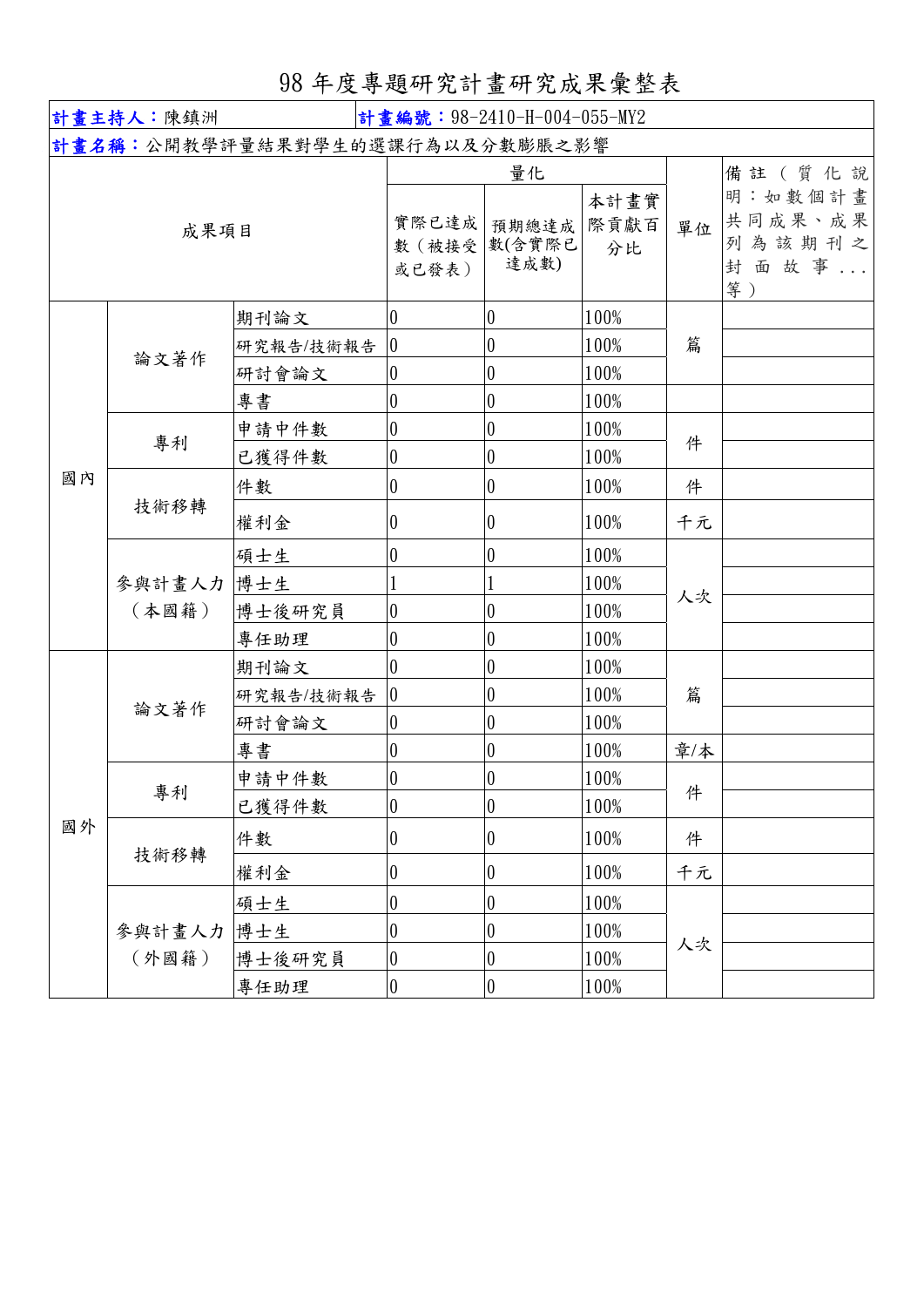|            |  | 計畫成果已完成期刊論文格式的改寫,預計於近期內投稿至國際學術期刊。 |
|------------|--|-----------------------------------|
| 其他成果       |  |                                   |
| (無法以量化表達之成 |  |                                   |
| 果如辦理學術活動、獲 |  |                                   |
| 得獎項、重要國際合  |  |                                   |
| 作、研究成果國際影響 |  |                                   |
| 力及其他協助產業技  |  |                                   |
| 術發展之具體效益事  |  |                                   |
| 項等,請以文字敘述填 |  |                                   |
| 列。)        |  |                                   |
|            |  |                                   |
|            |  |                                   |

|        | 成果項目            | 量化 | 名稱或內容性質簡述 |
|--------|-----------------|----|-----------|
| 科      | 測驗工具(含質性與量性)    |    |           |
| 教      | 課程/模組           |    |           |
| 處      | 電腦及網路系統或工具      |    |           |
| 計      | 教材              |    |           |
| 畫<br>加 | 舉辦之活動/競賽        |    |           |
| 填      | 研討會/工作坊         |    |           |
| 項      | 電子報、網站          |    |           |
| 目      | 計畫成果推廣之參與(閱聽)人數 |    |           |